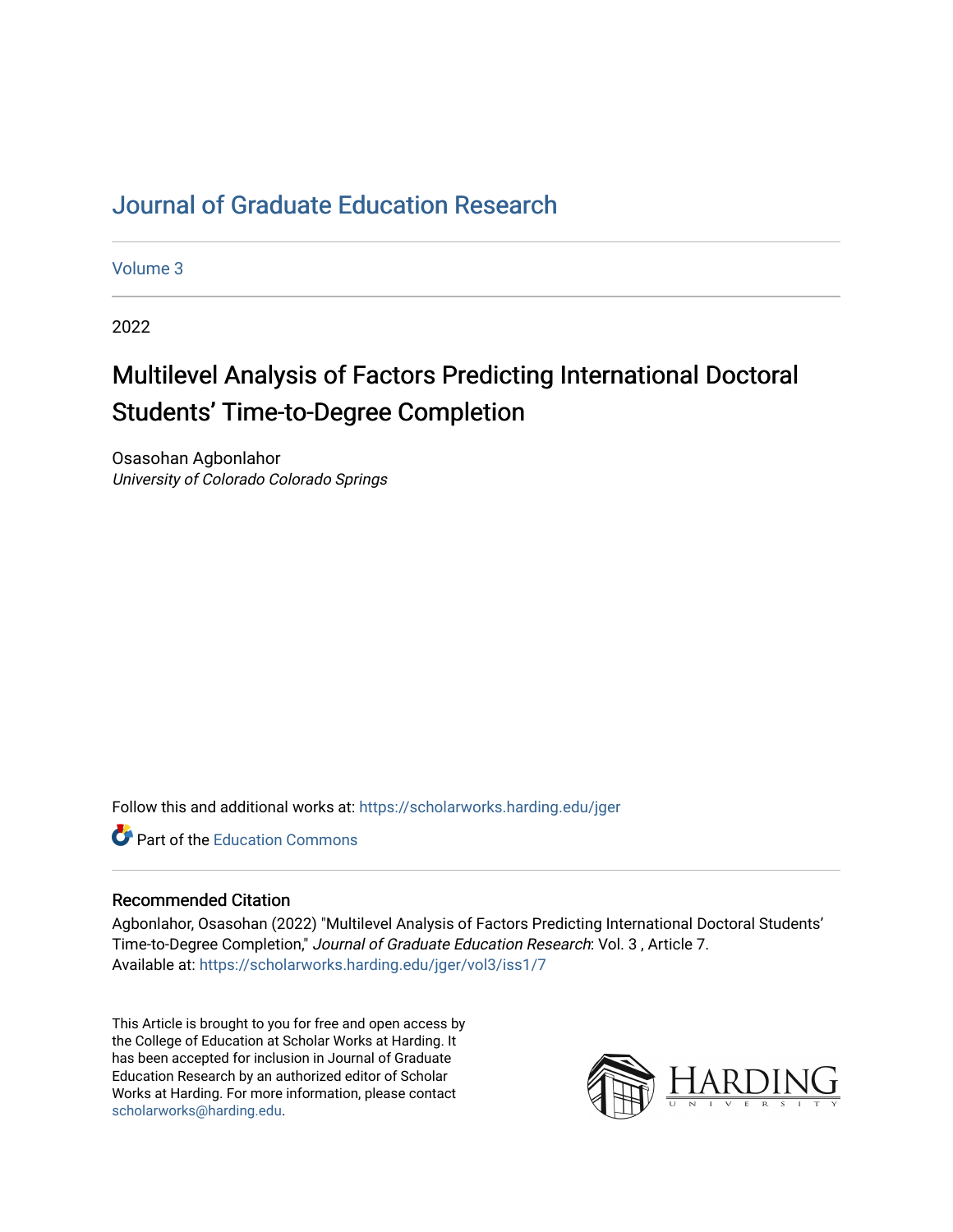# **JGER** BUCATION RESEARCH

**ORIGINAL ARTICLE**

### **Multilevel Analysis of Factors Predicting International Doctoral Students' Time-To-Degree Completion**

#### **Osasohan Agbonlahor**

*University of Colorado - Colorado Springs* 

#### **How to cite this article:**

Agbonlahor, O. (2022). Multilevel analysis of factors predicting international doctoral students' time-to-degree completion. *Journal of Graduate Education Research, 3,* 20-34.

#### **ABSTRACT**

Time-to-doctoral degree has consistently increased in American universities since the 1960s. The elongated time-to-degree has cost implications, not only for the degree granting institutions, but for doctoral recipients, particularly their international counterparts. This paper examined the effect of various factors, including financial aid, demographic characteristics, and home country economic conditions on international doctoral students' time-to-degree completion. The Push-Pull Model and human capital theory formed the conceptual framework for this study. Utilizing multiple regression and multilevel analysis on a set of student demographic characteristics, country-level economic factors, financial aid packages, and institutional level variables, the study finds that that foreign government aid is the most significant financial support for international doctoral students. Foreign government funding significantly reduced time-to-degree across regions and economies. Economic conditions in the home country are also an important factor affecting international doctoral student outcomes. Students from poorer countries took significantly less time to complete their degrees compared with their counterparts from richer countries. Higher U.S. assistant professor salaries also impacted on international doctoral student outcomes by increasing time to doctoral degree completion. The study provides recommendations for foreign governments, U.S. state governments and policy makers, as well as institutions of higher education.

 $\begin{array}{c} \hline \end{array}$ 

#### **INTRODUCTION**

The Institute of International Education (2017) reports that there were over a million international students enrolled in U.S. higher education institutions in the 2016–2017 academic year, which represents an 85 percent increase in international students in the United States from a decade ago. Of this number, 391,124 were graduate students, with 124,705 being doctoral students (IIE, 2016). International students now account for about five percent of the more than 20 million students enrolled in U.S. higher education. Although the demand for the U.S. doctoral degree by international students is growing, research on international student retention has been limited in the literature. Research has particularly shown that international students often encounter a unique set of challenges related to academic and social integration, in addition to experiencing a mismatch between pre-arrival expectations and the realities of the American educational system (Ehrenberg & Marvos, 1995). International students have been found to have a shorter time to degree completion than their domestic counterparts (Nettles & Millet, 2006; Gillingham, Seneca, & Taussig, 1991). The Council of Graduate Schools' Ph.D. Completion Project findings show that international students finished the degree in a shorter time period, but not necessarily at a higher rate overall (CGS, 2009). The literature on international students notes that the immigration requirement places greater pressure on them to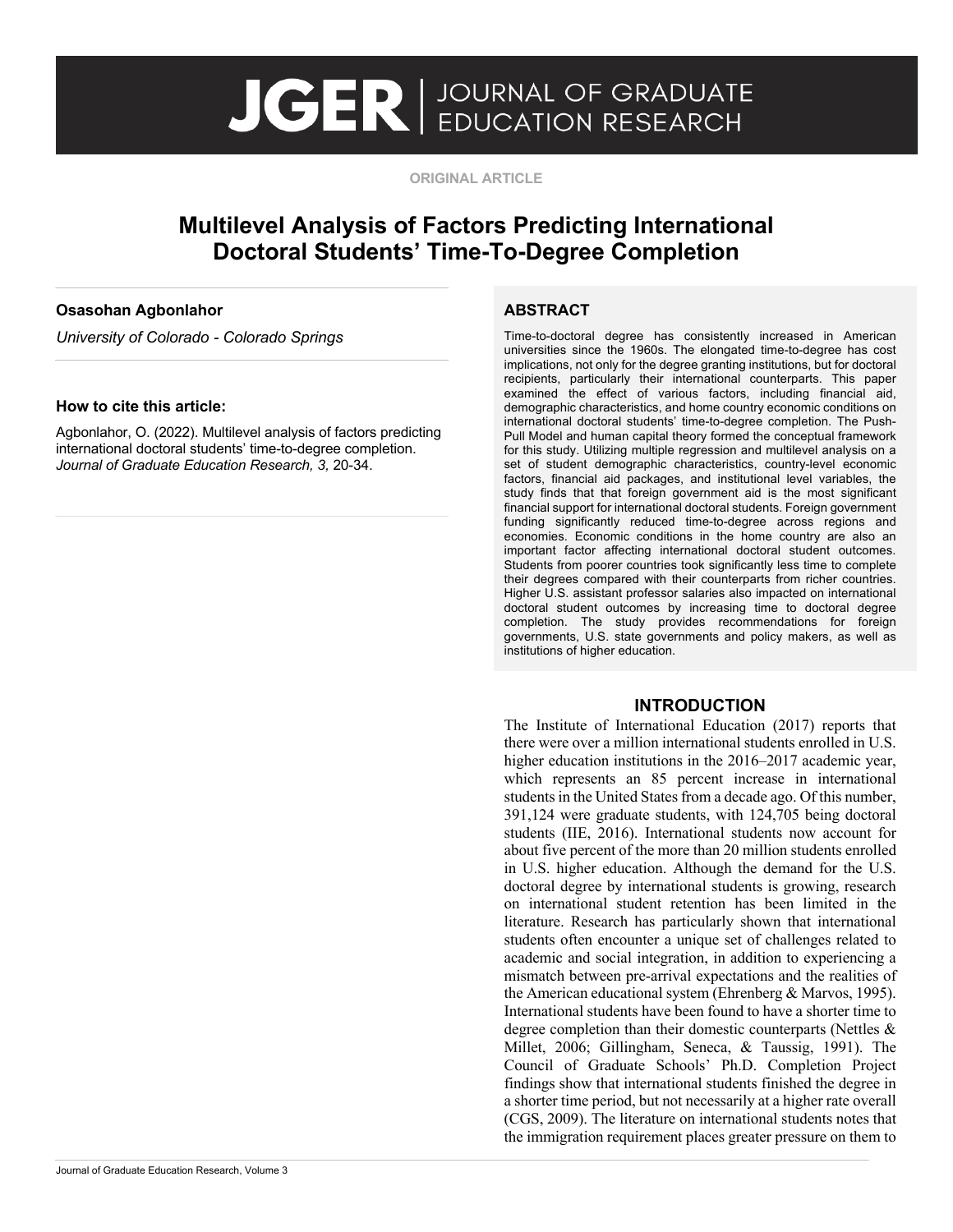complete their education faster than domestic students. Since international students are generally treated as a monolith in research studies, the differences by student characteristics are unknown. Student characteristics, including field of study, gender, and race, are shown in the literature to be a factor in doctoral time-to-degree. For doctoral students studying in a country different from their home, these characteristics may play a crucial role.

While multiple studies have explored the influence of financial factors and employment outlook on U.S. doctoral students, international doctoral students have not been the focus of any available studies. Empirical studies have investigated the role of finance in higher education based on Tinto's (1975) persistence model (Ampaw, 2010; St. John & Paulsen, 2002). There is a consensus that a lack of financial support significantly reduces the probability of completing the graduate degree, particularly in a short time (Abedi & Benkin, 1987; Gillingham, Seneca, & Taussig, 1991). These studies that have focused at the individual student level do not consider the divergent economic factors that work to impact international doctoral student outcomes. These factors may cause students from lower-income economies to experience challenges in the doctoral process that are different for their counterparts from high-income countries. This research study examines the impact of divergent macroeconomic home country factors and financial resources on international student's time to degree completion.

#### **RATIONALE OF STUDY**

This research study examines the impact of divergent home country economic factors and financial resources on international student's time to degree completion. From the international student perspective, the decision to pursue a doctoral degree outside of their home country cannot be taken lightly. In addition to the academic responsibilities, pursuing a doctoral degree abroad often implies a lengthy break from the workforce as well as a long period away from their family and support groups in their home countries. Financing their doctoral degree can also be challenging for most international students even after receiving institutional support since they are unable to receive other US-based financial aid and fellowships because of immigration rules, which limit on-campus employment and prohibit off-campus employment (Hazen & Alberts, 2006).

Thus, I used data from the Survey of Earned Doctorates (SED) and World Bank country economic data to understand (1) the effect of demographic characteristics, financial aid packages, country-level economic factors, and institutional level variables on international doctoral students' time-to-degree completion and (2) whether any differential effects on time to degree completion exist by the student's home country's region and income classification.

#### **BACKGROUND LITERATURE ON DOCTORAL TIME-TO-DEGREE**

Over the last three decades, researchers and policymakers have demonstrated a sustained interest in different aspects of doctoral education (Bowen & Rudenstine, 1992; Council of Graduate Studies 2008; Agbonlahor, Mendez & Bingham, 2021). These studies have discussed several critical issues

related to doctoral education including socialization (Austin, 2002); disciplinary/departmental culture (Lovitts, 2011); attrition (Lovitts, 2001); financial aid (Ampaw & Jaeger; 2012; Bowen & Rudenstine 1992); labor market outcomes (Agbonlahor& Ampaw, 2021; Ampaw& Jaeger, 2012); and supervisor relations (Baird, 1993). Time to the doctoral degree for all students has been the focus of multiple studies, and I discuss the literature by the various factors examined.

Previous research studies on graduate students and time to degree completion have focused on student characteristics and program factors that impact on the timely completion of the doctoral degree. Men have been found to have a shorter time to degree completion than women (Abedi & Benkin, 1987). Seagram, Gould, and Pyke (1998) also found that more women negatively experienced delays toward degree progress than their male counterparts. Marital status and family responsibilities increased the time it took to earn a doctorate (Wilson, 1965). This result was confirmed by Siegfried and Stock (2000), who found that childbearing lengthened the time to degree considerably for women. Similarly, Abedi and Benkin (1987) found that the number of dependents supported by the doctoral student had an even greater impact on time to degree than gender.

Student's age has also been included in most studies on time to degree completion. However, the effect of age on degree completion is not clear. Nettles and Millett (2006) found that older students in their sample exhibited faster time to degree completion, which is contrary to the study by Tuckman et al. (1990), which found that younger students experienced faster time to degree. Pressey (1962) found that students who complete the degree at a younger age and with faster time to degree completion were more likely to reap better professional rewards.

Researchers have examined the effect of race and ethnicity on doctoral program success, degree completion, and time to degree completion. Nettles (1990) found that the interaction of ethnic background, financial support and mentoring affected the doctoral experience of the students (Nettles, 1990). Similarly, Ellis (2001) found that race was a salient factor impacting on mentoring, program environment, and research and teaching. Rapoport (1999) study found that minority students were more likely to have greater levels of loan debt compared to their White and Asian counterparts. Nettles and Millett (2006) found that the tendency for underrepresented minorities to have lower GRE scores and undergraduate GPAs makes them less competitive for the best research assistantships and mentoring assignments in doctoral programs.

Program environment and disciplinary socialization also impact on time to degree completion. Time to degree completion differs greatly both within and across institutions by broad field or discipline (Bowen & Rudenstine, 1992; NSF, 2009). Research demonstrates that integration into the culture and norms of the department are critical components for retention, persistence, completion, and time to degree completion of doctoral students (Ferrer de Valero, 2001; Gardner, 2009; Girves & Wemmerus, 1988; Golde, 2000). Golde (2005) found that the effects of discipline and department are inextricably linked together in how the doctoral student interprets his or her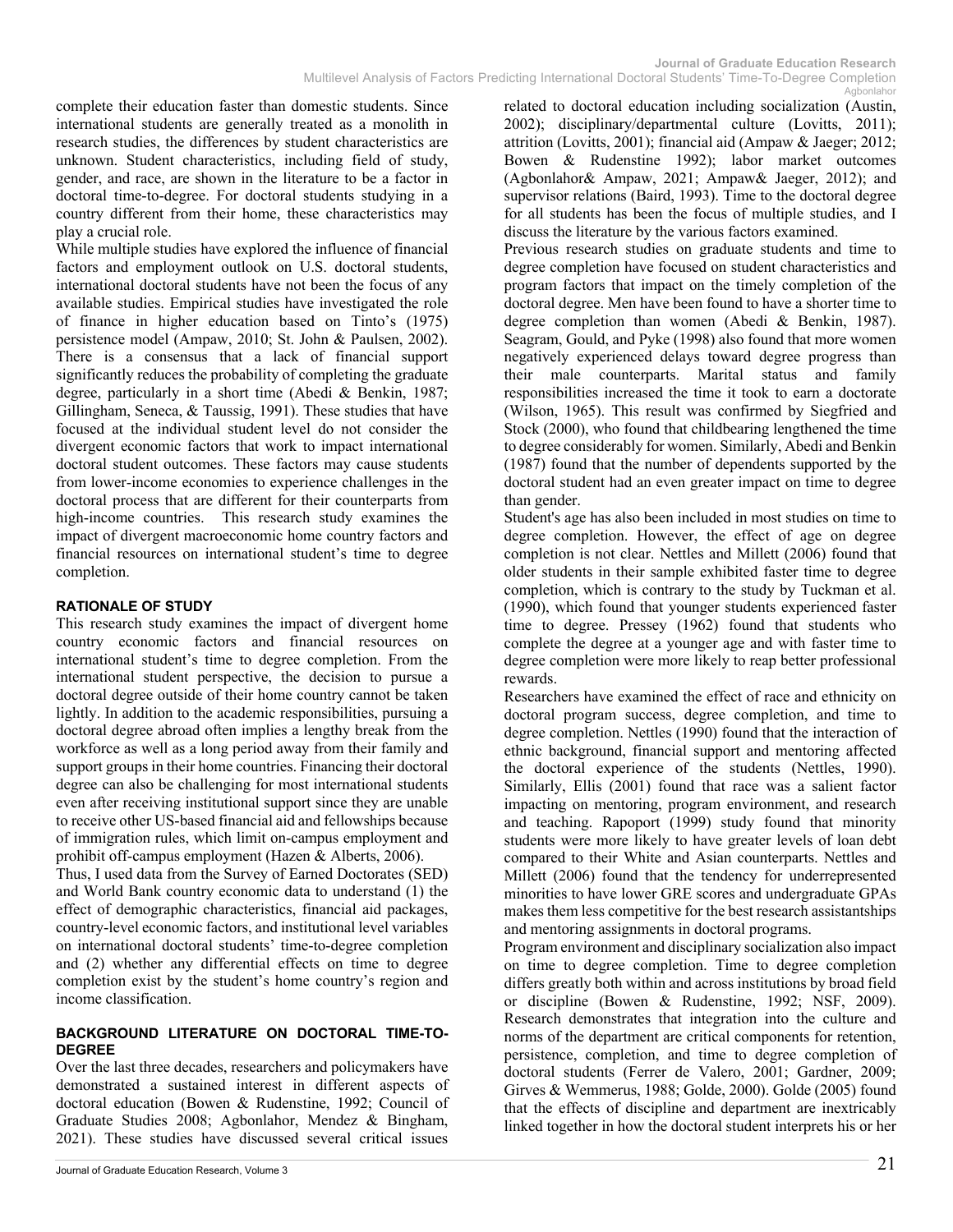"fit" with the graduate program, which could impact time-todegree.

Academic performance and labor market outlook are also related to the time of doctoral degree completion (Tuckman et al. 1990). Siegfried and Stock (2000) found that when starting salaries were higher, students in economics doctoral programs completed degrees in less time. Also, students who planned to pursue post-doctoral research appointments were likely to complete their degress in a shorter time compared with students who planned for non-academic positions (Abedi & Benkin, 1987; Agbonlahor et.al, 2021). This is likely because students who planned to work outside of academia were more likely to work outside the department during their studies while those who planned for academic positions were more likely to work as research or teaching assistants in the department, thus, shortening their time-to-degree completion (Abedi & Benkin, 1987; Agbonlahor et.al, 2021).

Financial support, and particularly the research assistantship, have been found to impact doctoral degree completion and time to degree completion (Abedi & Benkin, 1987; Girves &Wemmerus, 1988; Zhang 2019; Zhou & Okahana, 2016). Abedi and Benkin (1987) showed that the source of financial support during graduate school was important in predicting the time to the doctorate. Girves and Wemmerus (1988) found students employed as teaching assistants were likely to become involved in their graduate programs and earn their degrees in less time than those who were self-supporting but in more time than research assistants. Similarly, Bowen and Rudenstine (1992) found that students who funded their doctoral program had lower completion rates and longer time-to-degree than their institutional supported peers. The authors hypothesized that students with full institutional support could devote more time to their doctoral degrees compared to self-supporting students who may have had to work part-time.

Ehrenberg and Marvos (1995) also observed completion rates and mean time to degree completion were affected by different types of student financial support. They also found that financial support has a high degree of impact on doctoral degree completion. They note that that having financial support was more important than the type or form of financial support and that for students using their own resources, were prone to attrition and a longer time to degree completion than their supported peers. Similarly, Siegfried and Stock (2000) found that doctoral students who were supported by a combination of fellowships and assistantships completed their programs in a shorter time period than their peers who were supported by only fellowships. It is crucial to understand how the type of financial support received will impact on the time to the doctoral degree from the international student context. Dongbin and Otts (2010) investigated whether student loan amounts influenced time to the doctoral degree and showed that except for the social sciences, borrowing over \$50,000 for study was a common predictor of higher time to degree completion.

The literature on doctoral education has clearly shown the effect of individual characteristics on time to a doctoral degree; however all these research studies have used a sample made up of mainly domestic students in their analyses. Little is known as whether these factors affect international students in the same way. It is especially important in terms of funding the degree to

Journal of Graduate Education Research, Volume 3  $\hspace{1.5cm}22$ 

understand how different sources of financial support can impact students coming from countries with varying economic conditions (Agbonlahor & Ampaw, 2021). Using a census sample of international students who graduated with research doctorates from United States higher education institutions, I examined the effects of financial aid and home-country economic indicators on international student's time-to-degree completion. I used multiple regression analysis and hierarchical linear modeling to disaggregate the results based on the students' home countries' geographical regions and income classifications as designated by the World Bank.

#### **THEORETICAL BACKGROUND**

Human capital serves as the theoretical basis for our study. Economists and higher education researchers have used the theory to explain how and why individuals decide to invest in higher education (Becker, 1964). I constructed a conceptual framework that assumes opportunity costs affect student decisions, which in turn impacts time to degree completion, broadly speaking, an individual chooses to invest more in higher education when the expected future benefits exceed the expected cost (Becker, 1964).

From an economic perspective, a student's decision to pursue a doctoral degree involves present costs in the form of opportunities foregone while the student pursues the doctorate. International doctoral students choose to pursue foreign higher education in anticipation of the intrinsic and extrinsic benefits they expect from the investment. Extrinsic benefits from education, are the future earnings individuals expect to receive as they use their education in economic activity (Becker, 1962). Expected future earnings are the sum of earnings over a lifetime, with future years discounted to reflect present-day values. In the case of international students, expected earnings include higher median earnings of doctoral recipients' in the United States through the possible transition into the U.S. labor market after graduation and earnings of doctorate holders in the home country.

The extrinsic costs of foreign doctoral education include the tuition and fees paid to attain the education, plus the opportunity costs, which are the earnings the student forfeited upon undertaking full-time education (Ampaw, 2010). Financial aid subsidizes extrinsic costs, but depending on the type and nature of the funding, the time to degree could be negatively or positively affected. For example, students holding teaching assistantships spend less time on degree-related activities and may have a longer time-to-degree than those with research assistantships (Girves & Wemmerus, 1988). As financial cost increases, incentives are created to complete the program as quickly as possible, and time to degree decreases (Tuckman et.al, 1990). Because they offset some of the income lost from non-participation in the formal labor market, financial aid in the form of fellowships, grants, and assistantships may reduce the opportunity costs of pursuing the doctorate (National Research Council, 1990).

Similarly, each variable in the conceptual model can be examined within the opportunity-cost framework. Societal norms place primary care responsibility on women, and thus, married women with dependents may have a longer time to degree completion. For example, as the number of dependents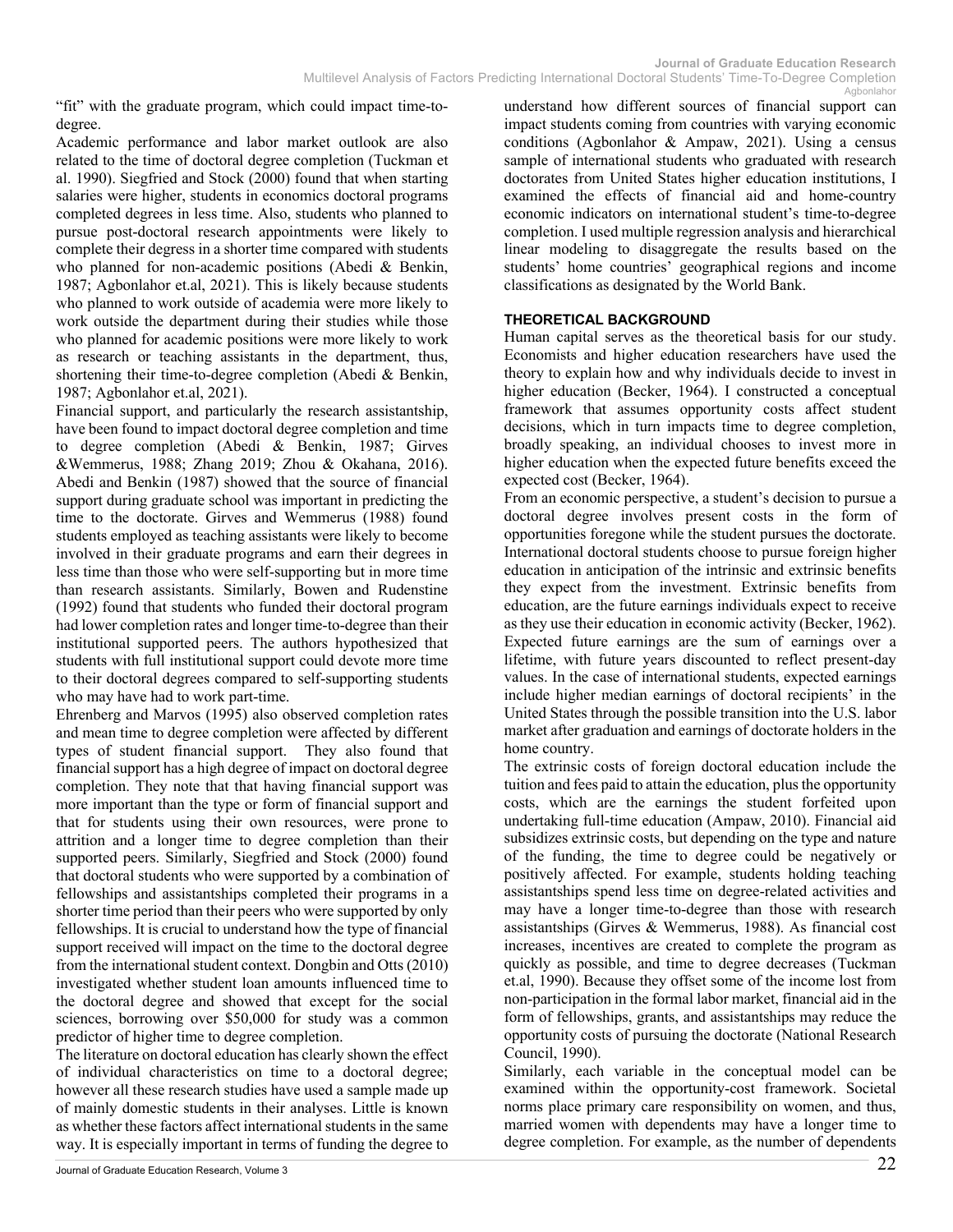increases, the amount of time the student may spend with their family also increases, causing time to degree completion to rise. The effect of the type of undergraduate education on time to degree completion is not as straightforward. International students who studied in the United States may be better prepared for graduate school, reducing adjustment time and the cost of pursuing the doctorate and resulting in faster progress to the degree. In addition, the quality of the doctoral institution may impact on time to degree. Academic discipline is included in the model because their fields have peculiar research norms and standards that impact time to degree.

Similarly, the economic factors can be examined from the opportunity cost framework. Higher U.S. faculty salaries may

lead students to work faster on their dissertations to get these positions. On the other hand, if the market is competitive while salaries are high, students may spend more time working to publish high-quality positions to compete for these positions. Wages of advanced degree holders in the home country are included in the model as wages forgone during the time the student completes the degree in the United States. Higher wages will imply a higher opportunity cost and students will experience a shorter time to degree completion. Higher unemployment rates in the home country may lead to increased time to degree for students as they may stay longer in the programs with hopes of obtaining a U.S. position before graduating.



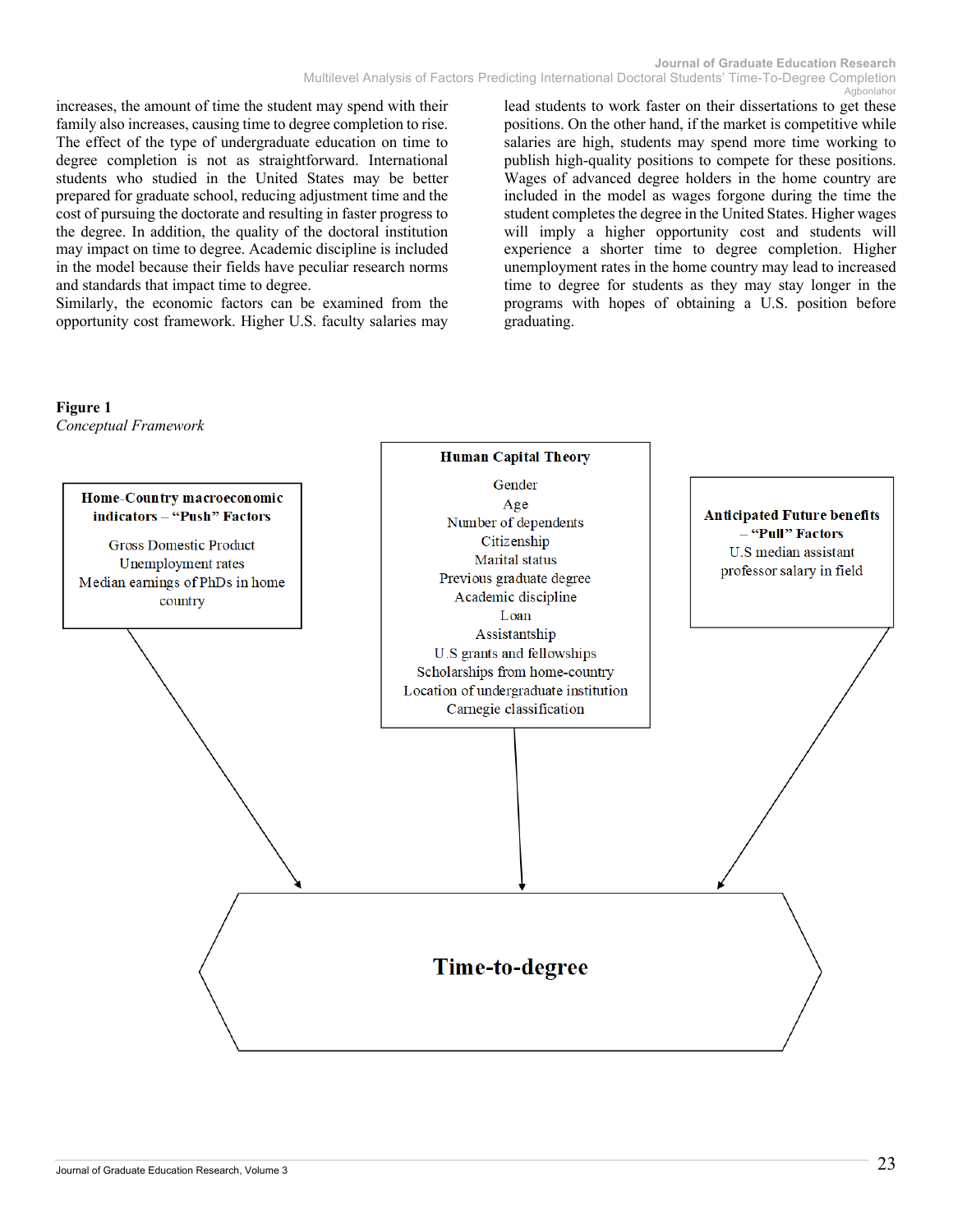#### **RESEARCH METHODS**

#### **DATA SOURCES**

For international students, time-to-degree completion is the result of individual characteristics, and the interaction between the doctoral recipient, the academic discipline, and the economic conditions of their countries. Hence, time-to-degree completion ought to be studied within the multi-level context in which it exists. Four data sets – Survey of Earned Doctorates from NSF, the Integrated Postsecondary Education Data System (IPEDS) from NCES, World Bank data, and the National Faculty Salary Survey, are incorporated to clarify the relationship between financial aid factors and home country macroeconomic conditions on time to doctorate degree completion of international students.

The primary data for the research is obtained from the Survey of Earned Doctorates (SED). The SED is a nationally prepared, institutionally administered survey of all doctorate recipients in the United States. This study will include every non-US citizen on a student visa who received a first research doctorate from U.S. academic institutions between July 1, 2011, and June 30, 2016. Given that the SED offers census data, it is not necessary to conduct any statistical techniques to adjust for sampling error or design effect.

The second data source is the Integrated Postsecondary Education Data System (IPEDS) developed and maintained by the U.S. Department of Education's National Center for Education Statistics (NCES) in 1980. Institutional level variables are derived from the Integrated Postsecondary Education Data System database which offers institutional structural characteristics (institutional size or Carnegie classification) and racial/ethnic composition of the field of study.

This study also uses World Bank data which provides the home country macroeconomic variables such as GDP and unemployment rates. The World Bank uses aggregation rules that are intended to yield estimates for a consistent set of economies from one period to the next and for all indicators. Aggregates are based on the World Bank's regional and income classification of countries (The World Bank, 2018). Data from the World Bank is for the period 2010 through 2015, which represents the median time to degree completion for the students and the covers the period when they were enrolled in their degrees. This will capture how macroeconomic conditions in their home countries impacted on their time to degree completion and their subsequent labor market choices.

Finally, this study used data from the National Faculty Salary Survey, which provides information on the median U.S. assistant professor salary in the different fields as a proxy for expected earnings. The country of origin in the SED was used to match the world bank data while the field of study also contained in the SED was used to match the NFS data.

#### **ANALYTICAL METHOD**

The analysis began with multiple regression analysis to examine the relationship between time to degree and student characteristics, institutional variables, and economic conditions of the home country. Since international doctoral students are nested within the field of study and also within countries, this

study uses Hierarchical linear models (HLM) to assess the estimates of the effects of level-3 variables (home country) on level-2 variables (field) on the student level outcome of time to degree (Thomas, 2000). The dependent variable, time to doctorate degree, measures the elapsed time from entry into the doctoral program through completion of the doctorate. The independent variables are categorized into five groups: demographic, academic, financial, external responsibilities, and economic conditions.

These variables include gender, age, and first-generation status (neither parent attained a bachelor's degree). Doctoral students vary in the amount of family responsibilities they hold during their pursuit of the degree so marital status, dependents in home country and dependents in the U.S. were included in the analysis. Financial aid variables include loans, assistantships, U.S. awarded grants and fellowships and scholarships from home country. Loans for graduate education were combined and grouped into three categories based on frequency distribution – No loans, Debt less than \$20,000 and Debt more than \$20,000.

Institutional level variables include the Carnegie classification (research intensive or extensive) and institutional size (small, medium, and large institutions). Carnegie classification is a dichotomous variable that refers to whether the institution is research extensive or research intensive. To control for any unobserved effects of the field of study time-to-degree, the analysis will include the department the student graduated from. The departments will be coded into seven categories – Biological Sciences, Engineering, Physical Sciences, Social sciences, Humanities, Education, and Business. The salary of US assistant professor was the main field level variable and served as a proxy for expected earnings in the US after degree completion.

Home country region classification will follow the World Bank  $(2017)$  categorization, which falls into six broad categories – Europe and Central Asia, East Asia and the Pacific, Latin America and the Caribbean, Middle East and North America, North America, South Asia and Sub-saharan Africa. The analysis was conducted by region and income classification. Country-level variables used included the per capita GDP, unemployment rates, and monthly earnings of advanced degree holders.

#### **RESEARCH FINDINGS**

#### **DESCRIPTIVE RESULTS**

Table 1 and 2 presents the descriptive statistics for the variables in the model. The initial sample consisted of 63% men and 37% women. The average age at which international doctoral students completed their degree over the study period was 32 years old. The average time to degree completion was 5.658 years, with the maximum being 11 years. Average GNI per capita of the home countries was \$17,867, with the wealthiest country having \$121,016. The mean wages of individuals with advanced degrees (professionals) from the home country was \$15,247 which is sharply lower than the mean of U.S. faculty salaries, \$67,099.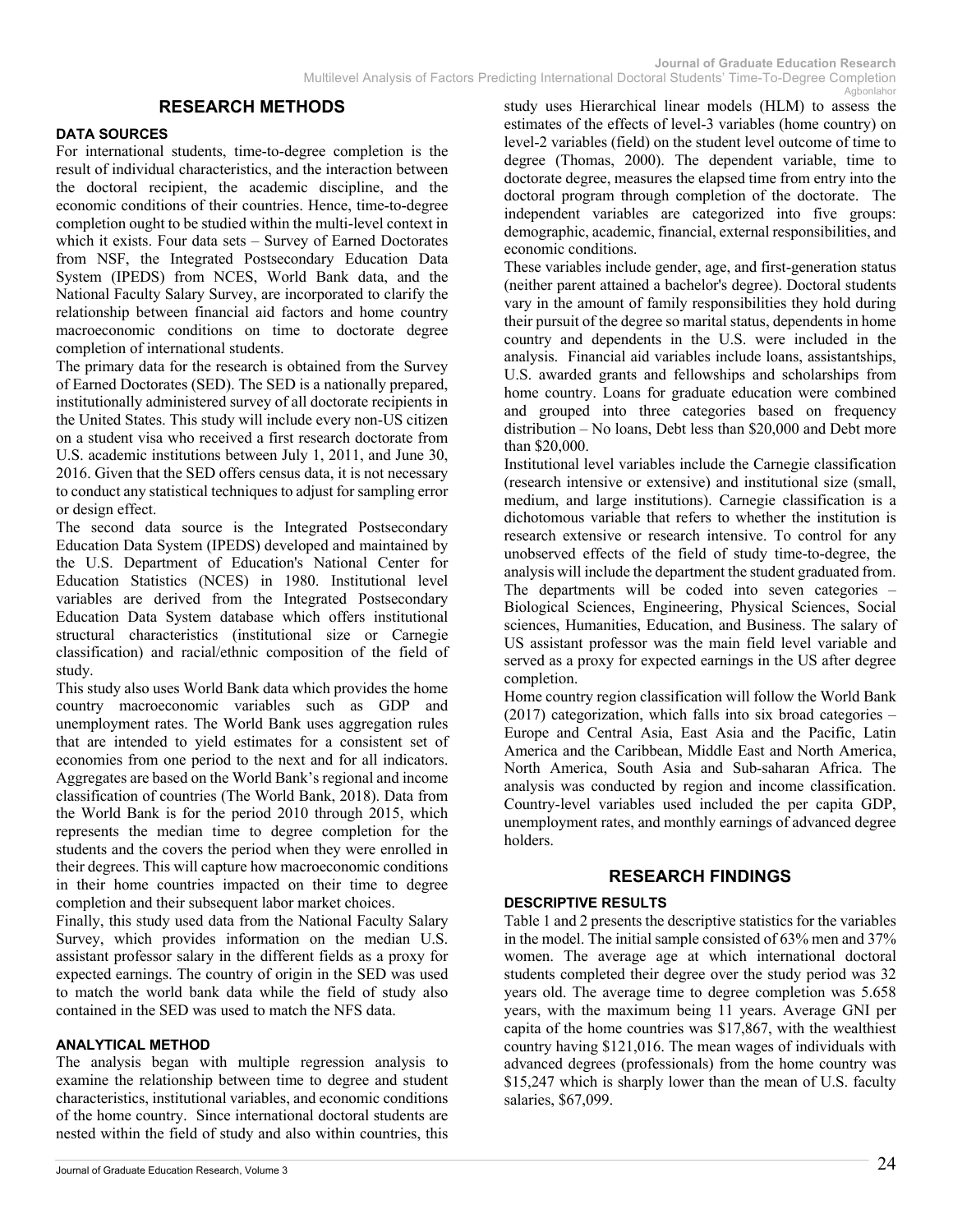**Table 1**

*Descriptive Statistics for Categorical Variables*

| Variable                                          |                                              | Percent    |
|---------------------------------------------------|----------------------------------------------|------------|
| Gender                                            | Male                                         | 62.7       |
|                                                   | Female                                       | 37.2       |
| Parents Education                                 | First generation                             | 38.2       |
|                                                   | Bachelor's degree                            | 30.9       |
|                                                   | Graduate School                              | 30.9       |
| Region                                            | Europe and Central Asia                      | 12.9       |
|                                                   | East Asia and Pacific                        | 46.7       |
|                                                   | Latin America & the Caribbean                | 7.2        |
|                                                   | Middle East & North Africa                   | 8.79       |
|                                                   | North America                                | 3.14       |
|                                                   | South Asia                                   | 17.9       |
|                                                   | Sub-Saharan Africa                           | 3.3        |
| Economy                                           | High Income                                  | 24.7       |
|                                                   | Upper-Middle-Income                          | 50.8       |
|                                                   | Lower-Middle-Income                          | 22.1       |
|                                                   | Low-Income                                   | 2.5        |
| <b>Prior Academic Experience</b>                  |                                              |            |
| U.S. Bachelors                                    | No                                           | 91.2       |
|                                                   | Yes                                          | 8.8        |
| U.S. Masters                                      | N <sub>o</sub>                               | 40.2       |
|                                                   | Yes                                          | 59.0       |
| Academic Disciplines                              | <b>Biological Sciences</b>                   | 18.3       |
|                                                   | Engineering                                  | 29.3       |
|                                                   | Physical Sciences                            | 25.2       |
|                                                   | Social Sciences                              | 11.3       |
|                                                   | Humanities                                   | 4.6        |
|                                                   | Education                                    | 3.5<br>3.7 |
|                                                   | <b>Business Management</b><br>Non-classified | 4.1        |
| <b>Family/External Responsibilities</b>           |                                              |            |
| Single                                            | No                                           | 56.7       |
|                                                   | Yes                                          | 43.4       |
| Dependents                                        | No                                           | 72.1       |
|                                                   | Yes                                          | 27.9       |
| <b>Program Characteristics</b>                    |                                              |            |
| Prerequisite Master's degree for doctoral Program | No                                           | 77.3       |
|                                                   | Yes                                          | 22.7       |
| <b>Financial Resources</b>                        |                                              |            |
| Primary Support                                   | Fellowship/grants/scholarships               | 20.8       |
|                                                   | Research Assistantship                       | 46.9       |
|                                                   | Teaching Assistantship                       | 22.8       |
|                                                   | Foreign Government                           | 4.3        |
|                                                   | Others (savings, loans)                      | 5.2        |
| Full tuition remission                            | No                                           | 31.1       |
|                                                   | Yes                                          | 68.9       |
| Graduate level debt                               | No loans                                     | 31.1       |
|                                                   | Loans less than \$20,000                     | 68.9       |
|                                                   | Loans more than \$20,000                     | 9.7        |
| Secondary support                                 | No                                           | 16.1       |
|                                                   | Yes                                          | 83.9       |
| <b>Institutional Variables</b>                    |                                              |            |
| Carnegie classification                           | Research Intensive                           | 4.5        |
|                                                   | Research Extensive                           | 95.5       |
| Institutional size                                | Small                                        | 5.1        |
|                                                   | Medium                                       | 12.6       |
|                                                   | Large                                        | 82.3       |

 $\overline{a}$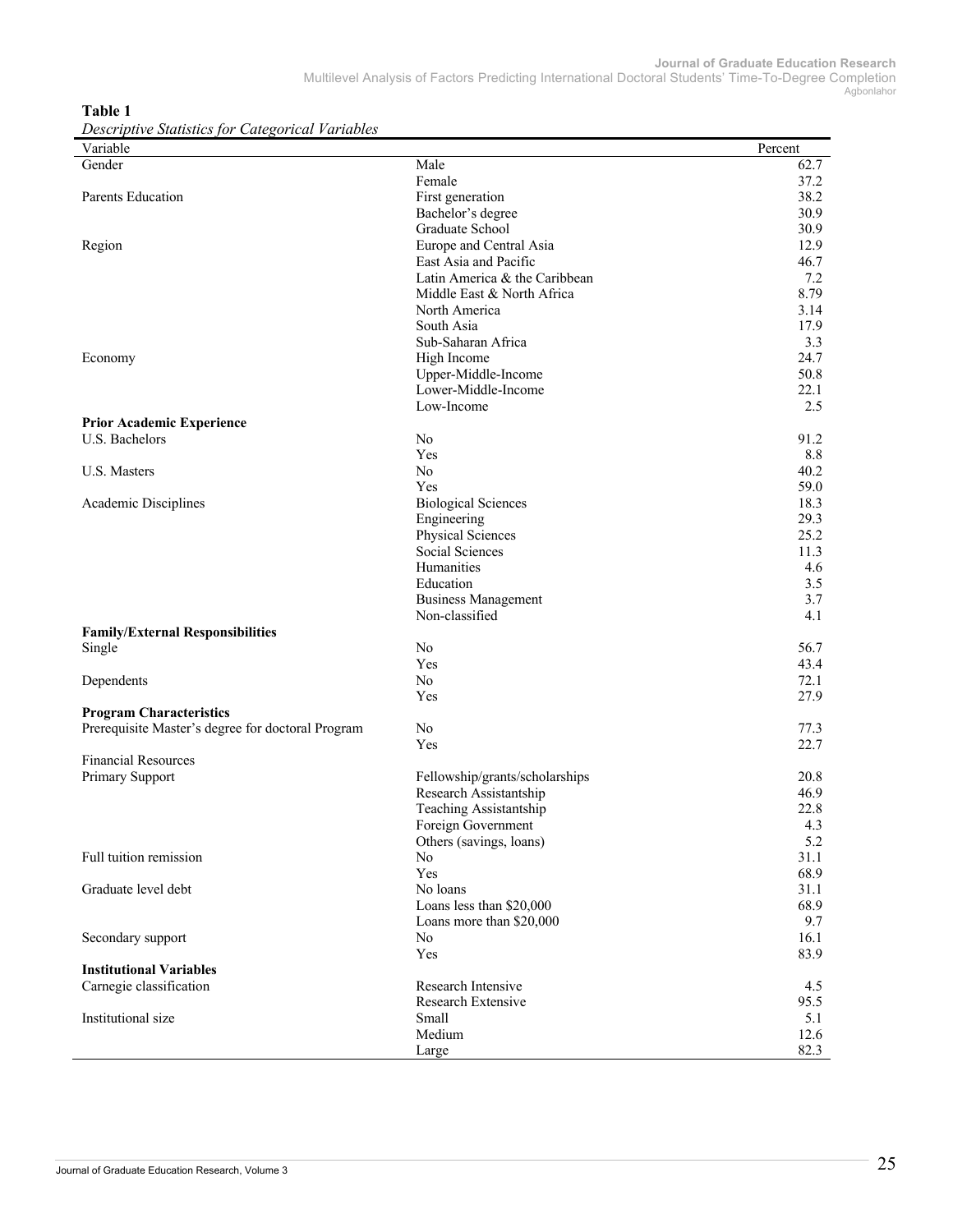Table 3 presents the results of the average time-to-degree completion by across home country classifications. Students from high-income countries took the longest to complete their degrees (5.82 years), followed by students from lower-middleincome countries (5.62 years), and low-income countries (5.49 years). Students from Upper middle-income countries took the least amount of time to complete their degrees (5.43). It is noteworthy that there is not much variation amongst mean timeto-degree completion for international students compared with studies on domestic students which show wide variations because of visa and duration of stay limitations placed on international students. As expected, students in the humanities took the longest to complete their degrees (6.75 years) across all economies. Of all the students in the humanities, those from lower-middle-income countries took the longest time to complete their degrees (6.82 years) while those from lowincome countries took the shortest time (6.17 years). Students in Engineering took the shortest time to complete their degrees (5.25 years) across all economies.

In terms of financial support, those who were supported by a foreign government/entity took the least time to complete their degree across all economies (5.27 years), with students from lower-middle-income countries have the shortest time-todegree completion (5.06 years) and those from low-income countries taking the longest time to complete their degree. Those who were self-supporting through a mixture of personal savings, spouse/family income, and internships took the longest time to complete their degrees (6.14 years), with students from high-income countries taking the longest time (6.29 years) in this category.

#### **MULTIPLE REGRESSION MODELS**

Table 4 presents the results of the multiple regression analysis of time-to-degree completion with three separate models. The first being a general model of TTD, the second model adds institutional controls of tuition, institutional size, and Carnegie classification (research extensive/research intensive), and the final model including the economic conditions in the home countries (wages of professionals, GNI per capita, and unemployment rates) and U.S. faculty salaries. In the initial model, women, older students, married women and first-

#### **Table 2**

*Descriptive Statistics of Continuous Variables*

generation college going students took significantly more time to complete their degrees than their counterparts. Married Compared with students from Europe and Central Asia, students from Latin America and the Caribbean and Sub-Saharan took significantly less time to complete their degrees. Students who obtained their bachelor's or Master's in the United States took significantly more time to complete their degrees than their counterparts who obtained foreign degrees. Compared with students in the Social Sciences, students in the Biological Sciences, Engineering and Education took significantly less time to complete their degrees. Those who received secondary support and those who were supported by teaching assistantships took significantly more time to complete their degrees. Whereas those supported by a foreign government, those who received full tuition remission, and those who financed their graduate education with debt of more than \$20,000) took significantly less time to complete their degrees.

After adding the institutional controls, all the variables maintain their significance and direction of effect except for teaching assistantships and physical sciences. After controlling for institutional factors, teaching assistantships loses its significance, implying that those who received teaching assistantships were not significantly different from those who were self-supporting in terms of time-to-degree completion. Similarly, students in the Physical sciences are not significantly different from those in the social sciences, implying that obtaining a doctoral degree in the physical sciences did not necessarily shorten or lengthen the time to degree completion compared with their counterparts in the social sciences. Two of the institutional controls are positive significant predictors of time-to-degree completion. Higher tuition and attending a research extensive institution are related to longer time to degree completion. It is noteworthy that after adding the economic variables, the regional significance disappears, because of the relationship between the economic variables and the regions, which makes it necessary to utilize a hierarchical linear model to control for the within-region effects, that are not captured in the multiple regression. The HLM model provides the between field and within-region (country effects) and their relationship on the individual variables.

|                               |             | Standard    |             |              |
|-------------------------------|-------------|-------------|-------------|--------------|
| Variable                      | Mean        | Deviation   | Minimum     | Maximum      |
| Time-to-degree compl.etion    | 5.581       | 1.420       |             | 11           |
| Age                           | 32.22       | 4.66        | 18          | 70           |
| Out-of-state graduate tuition | \$24,838.18 | \$9,374.19  | 0.00        | \$46,000.00  |
| GNI per capita                | \$17,867.15 | \$13,764.00 | \$700.00    | \$121,016.00 |
| Wages                         | \$15,247.53 | \$13,514.34 | \$1,377.168 | \$81,307.53  |
| Unemployment                  | 7.82        | 6.29        | 1.50        | 47.52        |
| <b>US Faculty Salary</b>      | \$67,099.18 | \$9,455.80  | \$54,671.00 | \$107,066.00 |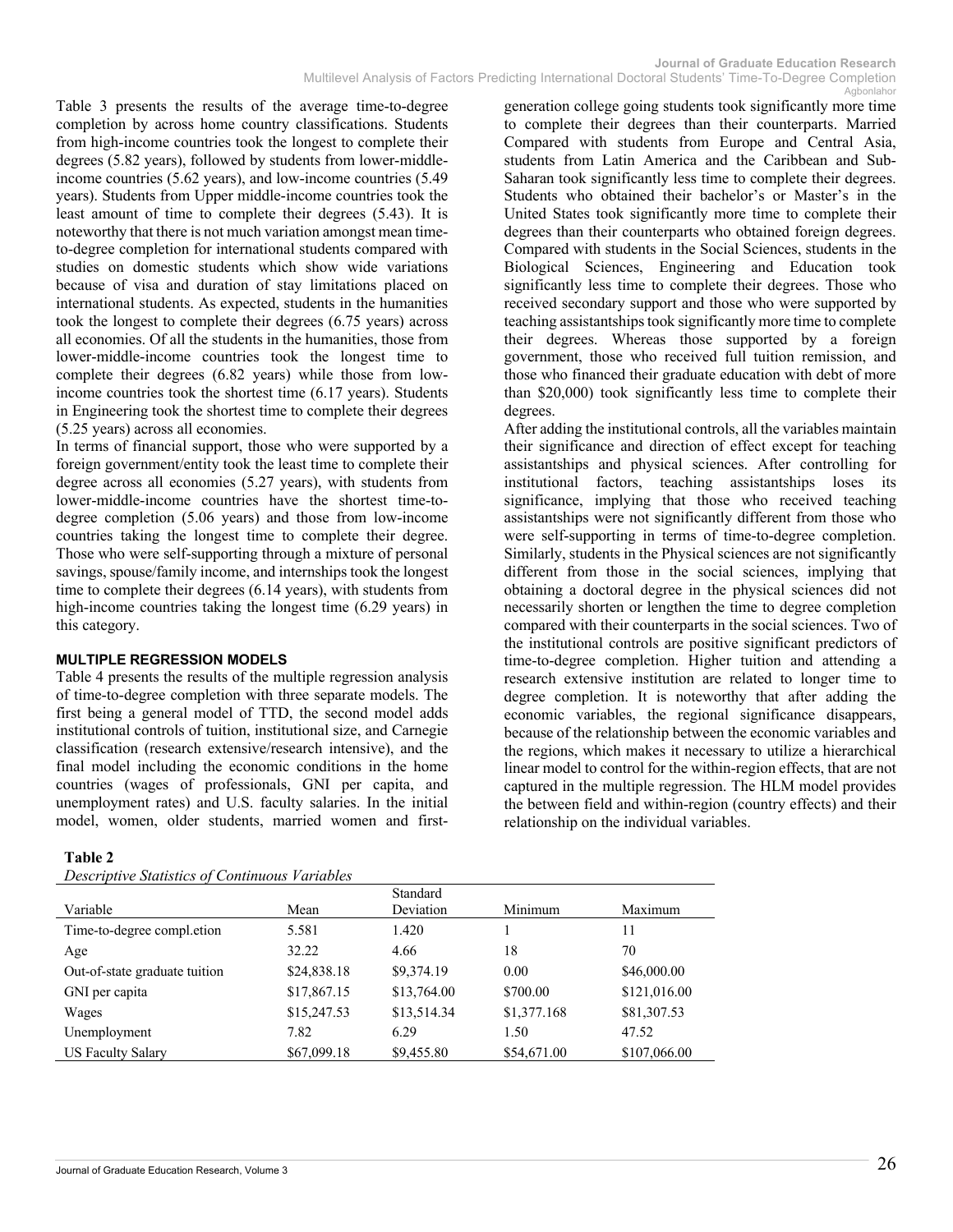|                          | Average Time-to-Degree Completion by Individual, Institutional, and Field Particules Across Home Country Classifications | High Income | Upper-<br>Middle-<br>Income | Lower-<br>Middle-<br>Income | Low-Income     | Total |
|--------------------------|--------------------------------------------------------------------------------------------------------------------------|-------------|-----------------------------|-----------------------------|----------------|-------|
| Gender                   | Male                                                                                                                     | 5.734       | 5.361                       | 5.580                       | 5.470          | 5.513 |
|                          | Female                                                                                                                   | 5.958       | 5.538                       | 5.690                       | 5.580          | 5.695 |
| Region                   | Europe and Central Asia                                                                                                  | 5.805       | 5.742                       | 5.580                       | 5.545          | 5.776 |
|                          | East Asia and Pacific                                                                                                    | 5.859       | 5.396                       | 5.699                       | $\overline{a}$ | 5.513 |
|                          | Latin America and the Caribbean                                                                                          | 5.808       | 5.825                       | 5.781                       | 5.659          | 5.820 |
|                          | Middle East and North Africa                                                                                             | 5.427       | 4.987                       | 5.071                       | 5.871          | 5.099 |
|                          | North America                                                                                                            | 5.985       |                             |                             |                | 5.985 |
|                          | South Asia                                                                                                               |             |                             | 5.670                       | 5.459          | 5.655 |
|                          | Sub-Saharan Africa                                                                                                       |             | 5.875                       | 5.370                       | 5.505          | 5.449 |
| Parents Education        | First generation                                                                                                         | 5.818       | 5.364                       | 5.461                       | 5.439          | 5.494 |
|                          | Continuing generation                                                                                                    | 5.825       | 5.49                        | 5.670                       | 5.58           | 5.64  |
| US bachelor degree       | No                                                                                                                       | 5.806       | 5.415                       | 5.607                       | 5.471          | 5.558 |
|                          | Yes                                                                                                                      | 6.036       | 5.751                       | 5.821                       | 5.591          | 5.877 |
| US master's degree       | No                                                                                                                       | 5.537       | 5.134                       | 5.359                       | 5.175          | 5.309 |
|                          | Yes                                                                                                                      | 6.069       | 5.644                       | 5.821                       | 5.675          | 5.807 |
| Secondary support        | No                                                                                                                       | 5.500       | 5.222                       | 5.407                       | 5.266          | 5.337 |
|                          | Yes                                                                                                                      | 5.876       | 5.470                       | 5.667                       | 5.557          | 5.627 |
| Carnegie                 |                                                                                                                          |             |                             |                             |                |       |
| classification           | Research Intensive                                                                                                       | 5.804       | 5.525                       | 5.509                       | 5.176          | 5.586 |
|                          | Research Extensive                                                                                                       | 5.823       | 5.426                       | 5.628                       | 5.529          | 5.580 |
| Discipline               | <b>Biological Sciences</b>                                                                                               | 5.692       | 5.502                       | 5.584                       | 5.428          | 5.578 |
|                          | Engineering                                                                                                              | 5.437       | 5.086                       | 5.457                       | 5.187          | 5.248 |
|                          | Physical Sciences                                                                                                        | 5.652       | 5.525                       | 5.758                       | 5.633          | 5.609 |
|                          | Social Sciences                                                                                                          | 6.081       | 5.950                       | 5.970                       | 5.669          | 6.009 |
|                          | Humanities                                                                                                               | 6.765       | 6.717                       | 6.821                       | 6.170          | 6.750 |
|                          | Education                                                                                                                | 5.726       | 5.728                       | 5.476                       | 5.650          | 5.698 |
|                          | <b>Business Management</b>                                                                                               | 5.364       | 5.296                       | 5.396                       | 5.325          | 5.347 |
|                          | Non-classified                                                                                                           | 5.598       | 5.310                       | 5.412                       | 5.187          | 5.439 |
| <b>Financial Support</b> | Fellowship/grants/scholarships                                                                                           | 5.888       | 5.557                       | 5.556                       | 5.354          | 5.681 |
|                          | Research Assistantship                                                                                                   | 5.578       | 5.305                       | 5.560                       | 5.369          | 5.422 |
|                          | Teaching Assistantship                                                                                                   | 6.024       | 5.604                       | 5.777                       | 5.708          | 5.753 |
|                          | Foreign Government                                                                                                       | 5.414       | 5.171                       | 5.064                       | 5.516          | 5.267 |
|                          | Other Sources                                                                                                            | 6.286       | 6.060                       | 5.933                       | 5.693          | 6.143 |
|                          | Total                                                                                                                    | 5.823       | 5.430                       | 5.621                       | 5.498          | 5.581 |

*Average Time-to-Degree Completion by Individual, Institutional, and Field Variables Across Home Country Classifications*

**Table 3**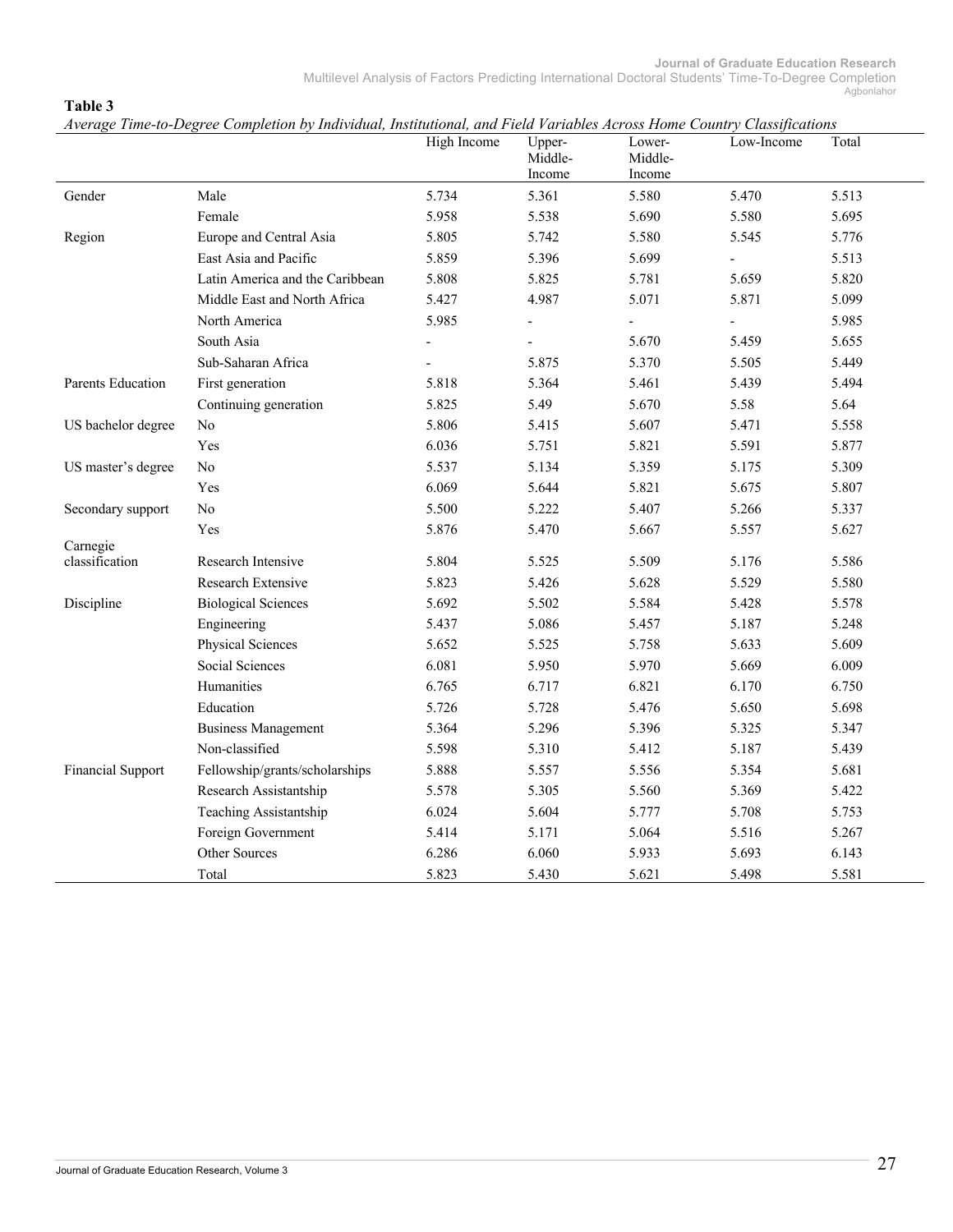**Journal of Graduate Education Research** Multilevel Analysis of Factors Predicting International Doctoral Students' Time-To-Degree Completion Agbonlahor

#### **Table 4**

*Multiple Regression Results of Time-To-Degree Completion*

| <i>Muttiple Regression Results of Time-To-Degree Completion</i><br>Model | <b>Initial Model</b> |          | controls    | Model with institutional |             | Model including economic<br>conditions |  |
|--------------------------------------------------------------------------|----------------------|----------|-------------|--------------------------|-------------|----------------------------------------|--|
| Variable                                                                 | ß                    | $\rm SE$ | ß           | $\rm SE$                 | ß           | $\rm SE$                               |  |
| <b>Student Characteristics</b>                                           |                      |          |             |                          |             |                                        |  |
| Single women                                                             | 0.000                | 0.029    | 0.046       | 0.060                    | 0.058       | 0.146                                  |  |
| Age                                                                      | $0.106***$           | 0.002    | $0.105***$  | 0.005                    | $0.108***$  | 0.011                                  |  |
| Married men                                                              | $-0.098***$          | 0.025    | $-0.138***$ | 0.038                    | $-0.152$    | 0.129                                  |  |
| Married women                                                            | $0.178***$           | 0.037    | 0.112       | 0.077                    | 0.015       | 0.184                                  |  |
| Dependents                                                               | $-0.007$             | 0.023    | $0.103**$   | 0.048                    | 0.020       | 0.128                                  |  |
| First generation                                                         | $0.102***$           | 0.011    | $0.099***$  | 0.023                    | 0.054       | 0.054                                  |  |
| East Asia and Pacific                                                    | $-0.053$             | 0.029    | $-0.119**$  | 0.057                    | $-0.027$    | 0.218                                  |  |
| Latin America & the Caribbean                                            | $-0.188***$          | 0.042    | $-0.196**$  | 0.083                    | $-0.111$    | 0.145                                  |  |
| Middle East & North Africa                                               | $-0.449***$          | 0.039    | $-0.491***$ | 0.078                    | 0.824       | 0.508                                  |  |
| North America                                                            | 0.018                | 0.056    | $-0.077$    | 0.105                    | $-0.092$    | 0.135                                  |  |
| South Asia                                                               | $0.083**$            | 0.034    | 0.130       | 0.067                    | 0.174       | 0.364                                  |  |
| Sub-Saharan Africa                                                       | $-0.627***$          | 0.056    | $-0.348***$ | 0.118                    | $-0.061$    | 0.375                                  |  |
| <b>Prior Educational Experience</b>                                      |                      |          |             |                          |             |                                        |  |
| U.S. Bachelor's degree                                                   | $0.189***$           | 0.035    | $0.179***$  | 0.071                    | 0.064       | 0.131                                  |  |
| U.S. master's degree                                                     | $0.511***$           | 0.019    | $0.337***$  | 0.038                    | $0.430***$  | 0.100                                  |  |
| Masters Prerequisite                                                     | $-0.159***$          | 0.021    | $-0.140***$ | 0.045                    | $-0.249$    | 0.110                                  |  |
| Academic Discipline                                                      |                      |          |             |                          |             |                                        |  |
| <b>Biological Sciences</b>                                               | $-0.101***$          | 0.033    | $-0.090$    | 0.065                    | $-0.116$    | 0.155                                  |  |
| Engineering                                                              | $-0.196***$          | 0.030    | $-0.221***$ | 0.064                    | $-0.306$    | 0.173                                  |  |
| Physical Sciences                                                        | $0.073***$           | 0.030    | 0.002       | 0.060                    | $-0.006$    | 0.142                                  |  |
| Humanities                                                               | $0.638***$           | 0.045    | $0.751***$  | 0.087                    | $0.673***$  | 0.179                                  |  |
| Education                                                                | $-0.210***$          | 0.049    | 0.005       | 0.109                    | $-0.759***$ | 0.285                                  |  |
| <b>Business Management</b>                                               | $0.510***$           | 0.049    | $-0.441***$ | 0.080                    | $-1.042**$  | 0.466                                  |  |
| <b>Financial Support</b>                                                 |                      |          |             |                          |             |                                        |  |
| Secondary support                                                        | $0.258***$           | 0.025    | $0.200***$  | 0.055                    | 0.236       | 0.166                                  |  |
| Fellowship/grants/scholarships                                           | 0.019                | 0.044    | $-0.183$    | 0.111                    | 0.053       | 0.231                                  |  |
| Research Assistantship                                                   | 0.046                | 0.044    | $-0.092$    | 0.109                    | $-0.018$    | 0.236                                  |  |
| Teaching Assistantship                                                   | $0.111**$            | 0.044    | $-0.122$    | 0.110                    | $-0.191$    | 0.230                                  |  |
| Foreign Government                                                       | $-0.246***$          | 0.056    | $-0.390***$ | 0.157                    | $-0.478$    | 0.370                                  |  |
| Full tuition remission                                                   | $-0.168***$          | 0.021    | $-0.129***$ | 0.044                    | $-0.339***$ | 0.105                                  |  |
| Graduate debt less than \$20,000                                         | $0.087***$           | 0.027    | 0.061       | 0.058                    | 0.131       | 0.135                                  |  |
| Graduate debt more than \$20,000                                         | $-0.107***$          | 0.031    | $-0.146***$ | 0.067                    | 0.085       | 0.167                                  |  |
| <b>Institutional Characteristics</b>                                     |                      |          |             |                          |             |                                        |  |
| Logged Tuition                                                           |                      |          | $0.142***$  | 0.040                    | 0.025       | 0.096                                  |  |
| Research extensive                                                       |                      |          | $0.269**$   | 0.121                    | 0.417       | 0.274                                  |  |
| Size                                                                     |                      |          | $-0.057$    | 0.050                    | $-0.154$    | 0.111                                  |  |
| <b>Economic Factors</b>                                                  |                      |          |             |                          |             |                                        |  |
| Logged GNI per capita                                                    |                      |          |             |                          | $0.182**$   | 0.114                                  |  |
| Logged wages in home country                                             |                      |          |             |                          | 0.022       | 0.143                                  |  |
| logged U.S. salary in the field                                          |                      |          |             |                          | 0.170       | 0.822                                  |  |
| Unemployment rates in the home country                                   |                      |          |             |                          | $-0.033$    | 0.017                                  |  |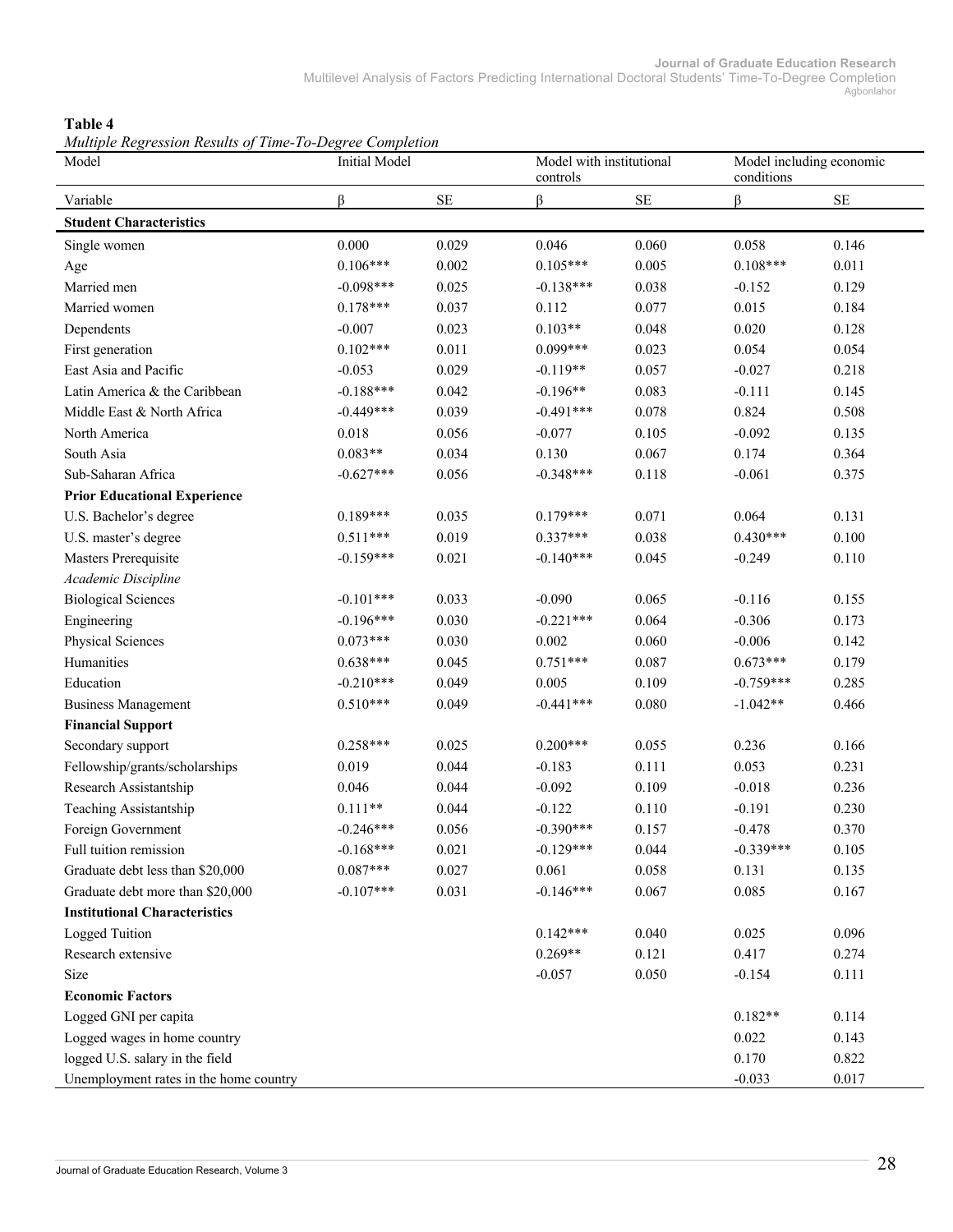#### **HLM ANALYSIS**

To examine whether significant results exist in the time-todegree completion by country, field, and individual level, the HLM modeling was further conducted. The HLM technique requires the dataset to be balanced, wages and unemployment rates in the home country are not included because the World Bank did not provide estimates for low-income countries and a number of lower middle-income countries. After controlling for the country-level and field level, the HLM results presented in Table 5 shows that compared with single men, married men took significantly shorter times to complete their degrees while married women had significantly longer time to doctorate degree completion. Older students took significantly longer than younger students to complete their degrees. The same is true of first-generation college-going students (B=0.101, ρ<0.001). Those who obtained their Bachelors or Masters degree in the United States took about half a year longer than their counterparts who obtained those degrees abroad. However, recipients who graduated from programs requiring a

master's degree as a prerequisite for admission took significantly less time to complete their degree.

Regarding financial support, doctoral recipients who had secondary support also took significantly longer to complete their degrees compared with their peers with only one source of funding. Recipients with foreign government funding and those who had full tuition remissions took significantly less time to complete their degrees. Compared with recipients with no loans, a debt of less than \$20,000 significantly increased the time to degree completion while debt of more than \$20,000 significantly reduced time to degree completion. Doctoral recipients who graduated from research extensive institutions  $(B=0.279, p<0.001)$  took significantly more time than their counterparts who graduated from research-intensive institutions.

Separate analyses were also run for the various country income classifications to determine whether there were any unique differences for international students originating from those regions.

#### **Table 5**

*HLM Results of International Doctoral Students Time-To-Degree Completion*

| Variable                         | $\beta$     | <b>SE</b> |
|----------------------------------|-------------|-----------|
| Student level variables          |             |           |
| Single women                     | 0.024       | 0.029     |
| Married men                      | $-0.072***$ | 0.025     |
| Married women                    | $0.153***$  | 0.037     |
| Dependents                       | $-0.016$    | 0.023     |
| Age                              | $0.111***$  | 0.002     |
| U.S. Bachelor's degree           | $0.219***$  | 0.036     |
| U.S. Master's degree             | $0.500***$  | 0.019     |
| Masters Prerequisite             | $-0.133***$ | 0.021     |
| Secondary support                | $0.246***$  | 0.025     |
| Fellowship/grants/scholarships   | $-0.011$    | 0.044     |
| Research Assistantship           | 0.030       | 0.043     |
| Teaching Assistantship           | 0.070       | 0.044     |
| Foreign Government               | $-0.301***$ | 0.057     |
| Full tuition remission           | $-0.170***$ | 0.021     |
| Graduate debt less than \$20,000 | $0.085***$  | 0.027     |
| Graduate debt more than \$20,000 | $-0.100***$ | 0.031     |
| Research Extensive               | $0.279***$  | 0.046     |
| Intercept                        | $1.025**$   | 0.163     |
| Field level variables            |             |           |
| Logged U.S. Faculty salaries     | $0.001**$   | 0.001     |
| Country-level variables          |             |           |
| Logged GNI per capita            | $0.080**$   | 0.000     |
| Intra-class correlation          | 3.5%        |           |
| Reliability                      | 0.32        |           |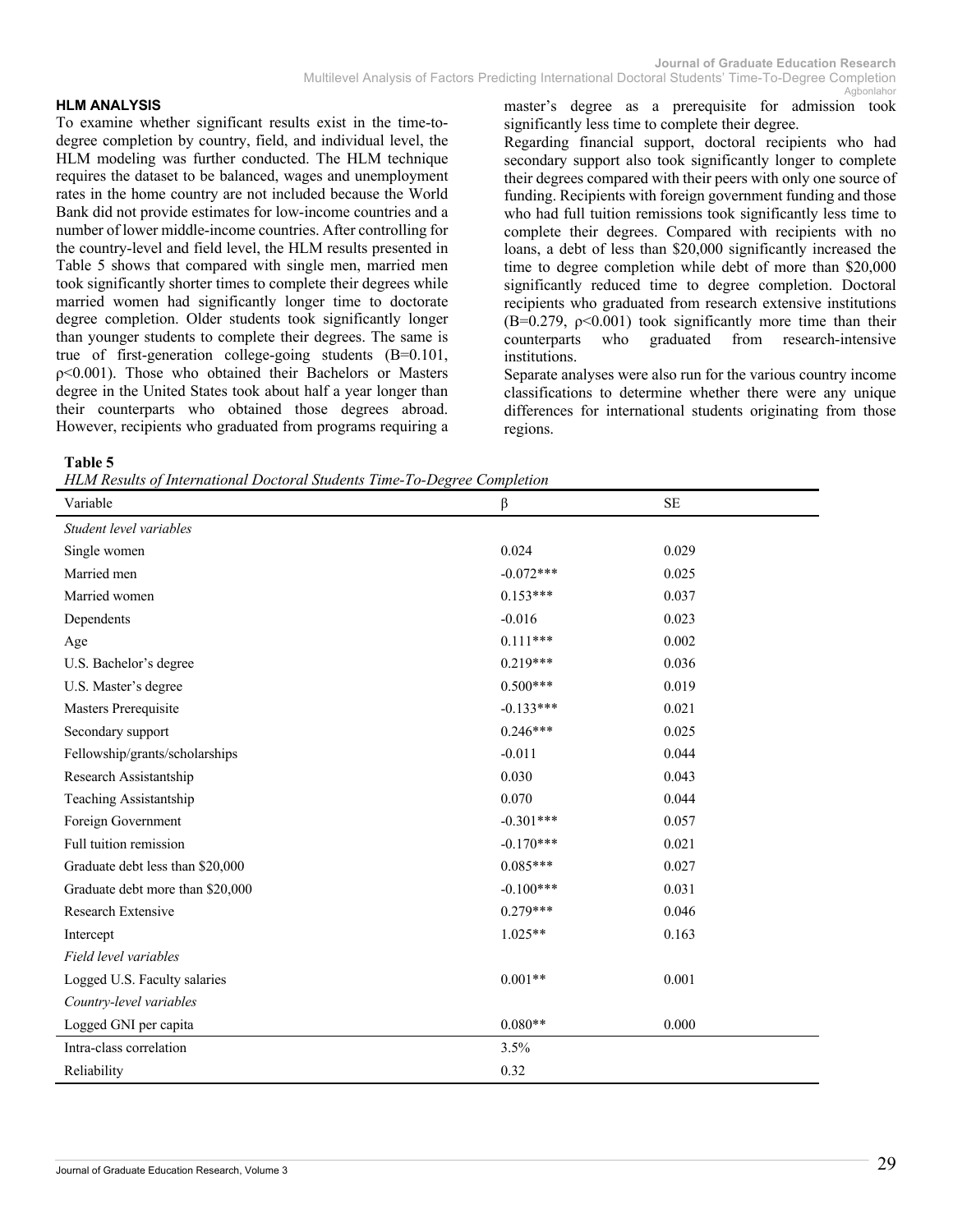#### **Table 6**

*Multiple Regression Results of Time-To-Degree Completion by Home Country Classifications*

| Model                                                                       | High-Income |          | <b>Upper Middle-Income</b> |           | Lower Middle-Income |          | Low-Income               |                          |
|-----------------------------------------------------------------------------|-------------|----------|----------------------------|-----------|---------------------|----------|--------------------------|--------------------------|
| Variable                                                                    | ß           | $\rm SE$ | ß                          | <b>SE</b> | β                   | $\rm SE$ | ß                        | $\rm SE$                 |
| <b>Student Characteristics</b>                                              |             |          |                            |           |                     |          |                          |                          |
| Single women                                                                | 0.087       | 0.120    | $-0.033$                   | 0.138     | 0.033               | 0.138    | $-0.079$                 | 0.272                    |
| Age                                                                         | $0.125***$  | 0.010    | $0.085***$                 | 0.013     | $0.085**$           | 0.013    | $0.075**$                | 0.013                    |
| Married men                                                                 | $-0.029$    | 0.107    | 0.089                      | 0.109     | $-0.089$            | 0.109    | $-0.098$                 | 0.172                    |
| Married women                                                               | 0.079       | 0.152    | 0.091                      | 0.178     | 0.091               | 0.178    | 0.250                    | 0.327                    |
| Dependents                                                                  | $-0.041$    | 0.099    | $-0.064$                   | 0.115     | $-0.064$            | 0.115    | $-0.040$                 | 0.147                    |
| First generation<br><b>Prior Educational</b><br><b>Experience</b>           | $0.119***$  | 0.043    | $0.187***$                 | 0.055     | $0.187***$          | 0.055    | $0.165**$                | 0.082                    |
| U.S. Bachelor's degree                                                      | $0.238**$   | 0.118    | 0.229                      | 0.168     | 0.229               | 0.168    | 0.354                    | 0.193                    |
| U.S. Master's degree                                                        | $0.349***$  | 0.078    | $0.305***$                 | 0.090     | $0.305***$          | 0.090    | $0.475**$                | 0.142                    |
| Masters prerequisite                                                        | $-0.167$    | 0.090    | 0.061                      | 0.094     | 0.061               | 0.094    | $-0.089$                 | 0.126                    |
| Academic Discipline                                                         |             |          |                            |           |                     |          |                          |                          |
| <b>Biological Sciences</b>                                                  | 0.054       | 0.128    | $-0.352***$                | 0.155     | $0.352**$           | 0.150    | $-0.165$                 | 0.200                    |
| Engineering                                                                 | $-0.084$    | 0.130    | $-0.060$                   | 0.153     | 0.060               | 0.155    | $-0.215$                 | 0.212                    |
| Physical Sciences                                                           | 0.091       | 0.118    | $0.463***$                 | 0.312     | $0.463***$          | 0.152    | 0.228                    | 0.191                    |
| Humanities                                                                  | $0.813***$  | 0.118    | $0.445***$                 | 0.320     | $1.004***$          | 0.312    | 0.273                    | 0.342                    |
| Education                                                                   | $-0.454***$ | 0.194    | 0.097                      | 0.215     | 0.210               | 0.320    | $-0.079$                 | 0.284                    |
| <b>Business Management</b>                                                  | $-0.559***$ | 0.152    | $-0.318***$                | 0.116     | $-0.318$            | 0.214    | 0.197                    | 0.440                    |
| <b>Financial Support</b>                                                    |             |          |                            |           |                     |          |                          |                          |
| Secondary support                                                           | 0.047       | 0.126    | $0.129***$                 | 0.253     | 0.129               | 0.116    | $0.338**$                | 0.144                    |
| Fellowship/grants/scholarships                                              | $-0.262$    | 0.179    | $-0.412$                   | 0.244     | $-0.412$            | 0.253    | $-0.334$                 | 0.291                    |
| Research Assistantship                                                      | $-0.367**$  | 0.182    | 0.123                      | 0.245     | $-0.123$            | 0.243    | $-0.031$                 | 0.287                    |
| Teaching Assistantship                                                      | $-0.265$    | 0.178    | $-0.228$                   | 0.390     | $-0.228$            | 0.244    | 0.126                    | 0.282                    |
| Foreign Government                                                          | $-0.547**$  | 0.267    | $-0.796**$                 | 0.104     | $-0.796***$         | 0.389    | 0.332                    | 0.047                    |
| Full tuition remission                                                      | $-0.278***$ | 0.085    | $-0.068$                   | 0.118     | $-0.068$            | 0.103    | $-0.080$                 | 0.131                    |
| Graduate debt less than \$20,000                                            | 0.074       | 0.114    | 0.164                      | 0.171     | 0.164               | 0.118    | 0.070                    | 0.145                    |
| Graduate debt more than \$20,000<br><b>Institutional</b><br>Characteristics | $-0.466***$ | 0.124    | $0.522***$                 | 0.103     | $0.522***$          | 0.171    | $0.538**$                | 0.216                    |
| Logged tuition                                                              | 0.024       | 0.086    | $0.243***$                 | 0.208     | $0.243**$           | 0.103    |                          |                          |
| Research extensive                                                          | $0.809***$  | 0.290    | $-0.067$                   | 0.123     | $-0.067$            | 0.208    | $-0.750**$               | 0.236                    |
| Large institution                                                           | $-0.005$    | 0.094    | $-0.261**$                 | 0.069     | $-0.261**$          | 0.123    | $\overline{\phantom{a}}$ | $\overline{\phantom{a}}$ |

#### **ANALYSIS BY HOME COUNTRY INCOME CLASSIFICATION**

Analyses for the four home country classifications (high, upper middle, lower middle and low) show that the increased time to degree effects persist for older and first generation students. For high-income countries, students receiving funding via research assistantships, foreign governments, full tuition remissions and debt over \$20,000 took significantly less time to complete their degree. Students from Upper-midlle income and low income countries who received secondary support in addition to their primary sources took significantly longer times to complete their degree than their counterparts who only had one source of funding.

#### **LIMITATIONS**

The methodology employed for this study has several limitations. First, this research was limited by the self-report nature of the SED dataset. Secondly, the study excluded several other components that impact on time to doctoral degree, including peer socialization and student-advisor relationship. The literature has shown that socialization and relationship with faculty are crucial variables impacting doctoral students. This study however does not incorporate faculty or administrative perceptions about the policies and procedures of the academic program or the institution or any other departmental variables that define the unique characteristics of the faculty who provide doctoral education and mentor students. It also does not include cultural factors that could impede the progress of the doctorate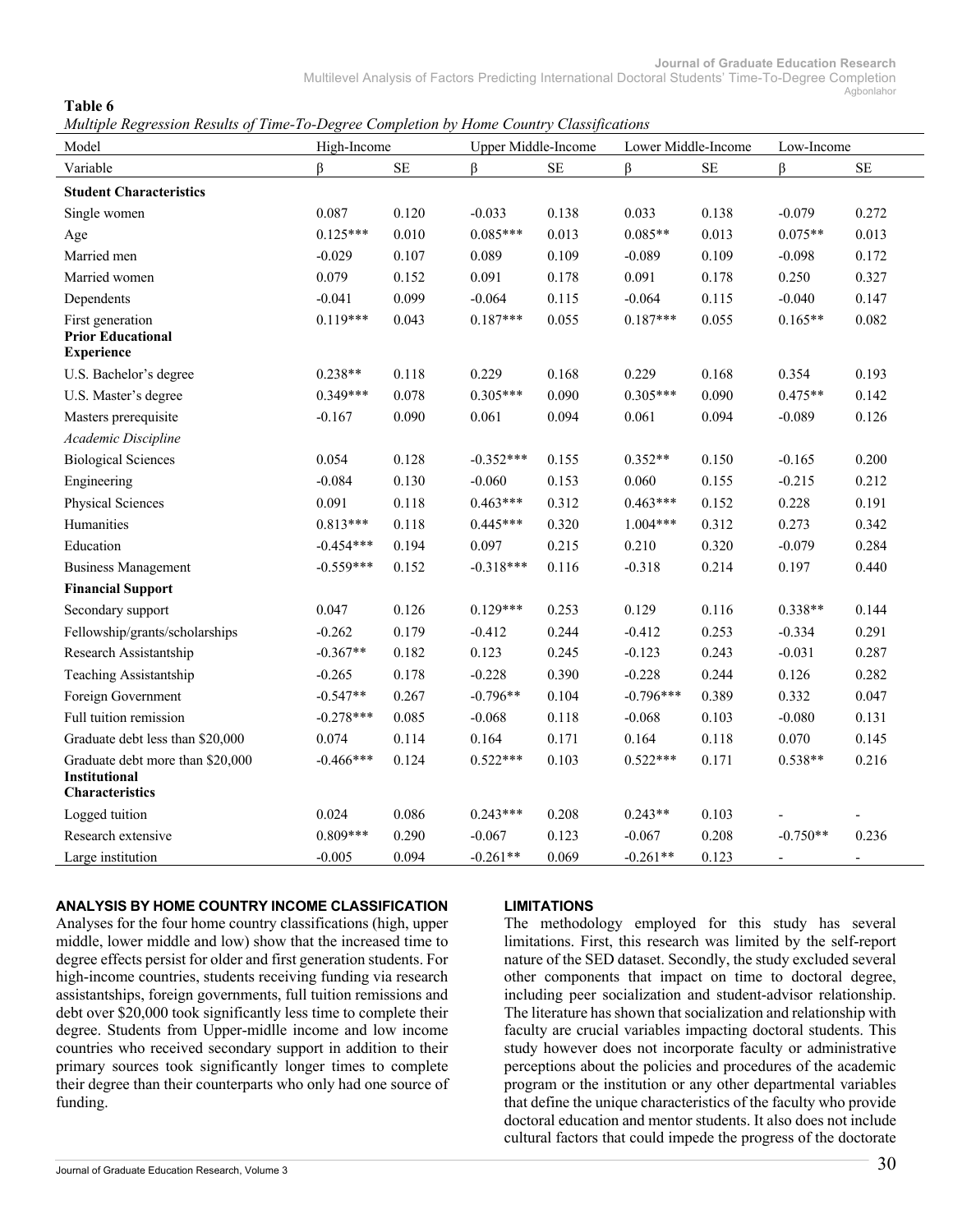for international students such as language barriers and social capital. Finally, this study conducted statistical analysis on a national dataset and the results will reveal national trends and implications and not factors that may impact on institutionspecific or program-specific time-to-degree completion. While the analysis will include many institutional factors that are similar across the US, results may still differ across institutions.

#### **DISCUSSION AND CONCLUSION**

The purpose of this study was to examine the effects of financial aid and home-country macroeconomic indicators on international doctoral student's time-to-degree completion. By conducting multiple regression analysis across economies and Hierarchical Linear Modelling (HLM) analysis, it was possible to compare the unique and common factors impacting international doctoral recipients in the United States.

The results of the multivariate analysis and the HLM showed that females took longer to complete their degree than their male counterparts. This is consistent with studies over the last two decades that have shown time differences between domestic male and female doctoral recipients (Abedi & Benkin, 1987; Berg & Ferber, 1983; Maher, Ford, & Thompson, 2004). Siegfried and Stock (2000) found that having children was the cause of lengthened time to degree for domestic women. However, this study on international doctoral recipients found that marital status, and having dependents had no significant impact on time to degree completion. According to the Nettles (1990) study, the difference lies more in the nature of financial assistance they received during graduate school, with women being less likely to receive fellowships, fellowships or more time-saving forms of financial support. The difference may also be as a result of women graduating from programs that have longer time-to-degree completion rates. However, when divided by income classifications of the home country, the results show that except for high-income countries, all other women took significantly longer than their male counterparts.

I found that older international students took longer to complete their degrees. This is consistent with the Tuckman, Coyle, and Bae (1990) study and the Dongbin and Otts (2010) study which also found that younger domestic students exhibit faster timeto-degree completion but contrary to the Nettles and Millet (2006) study which found that older students finished faster. In this study, I found age to be a positive significant predictor of time to degree completion for recipients from high-income and upper-middle-income countries. That is, older students from high and upper-middle-income countries took longer to complete their degrees. On the other hand, age is a nonsignificant predictor of time to degree completion for doctoral recipients from lower middle-income and low-income countries.

Amongst the regions, the results of the multivariate analysis found no significant difference between doctoral recipients from East Asia and the Pacific and Europe and Central Asia. However, compared to European and Central Asian recipients, students from Latin America and the Caribbean, the Middle East and North Africa and Sub-Saharan Africa took significantly less time to complete their degrees. While there are significant wealth differences within regions, the HLM results and the results by home country classification show that

international doctoral student performance could be affected by conditions of their country of origin. Most of the countries in Sub-Saharan Africa as well as in the MENA region fall in the Lower middle and low-income category, with only a few in the upper-middle-income category. Students from less privileged countries might feel the need to complete their degrees in a shorter period, so as to quickly join the labor force. Unlike their counterparts from wealthier countries, the cost (opportunity cost and actual financial cost) might be too high for them to spend the same length of time completing their degrees.

Finally, I found that first-generation college-going students took a significantly longer time in completing their degrees. Other studies using domestic students (Dongbin & Otts, 2010) have found a similar result. The academic and social struggles of first-generation students at both the undergraduate and graduate level are well documented in the literature, and they have often been found to underperform compared with their peers from continuing generations. It is thus not surprising to find the same results to be true for the international population. However, in the sub-analysis, I found this to be true for only first-generation college-going students from high-income and lower-middle-income countries. That is, first generation recipients from high-income countries took significantly longer to complete their degrees than continuing generation recipients from high-income countries. Doctoral recipients from uppermiddle-income and low-income did not differ from their peers with college-educated parents.

A limitation of this study is that the SED did not provide GRE/GMAT or TOEFL scores. However, it did contain academic information relevant to their success in the United States. In this study, I found that international students who obtained their bachelor's or master's degrees in the United States took significantly longer than their peers who obtained a foreign degree. However, in the sub-analysis, having a U.S. bachelor's degree only increased time to degree for highincome countries. For all other countries, having a U.S. bachelor's did not significantly impact on time to degree completion. Obtaining a U.S. master's degree was the only variable significant across all classifications of home countries – obtaining a master's degree in the United States increased the time to degree completion in high-income, upper-middleincome, lower-middle-income, and low-income countries.

With respect to academic disciplines, the HLM results show that there are significant differences by field. The logged of faculty salaries by field is a positive predictor of time to degree, implying that higher salaries increase the time to degree completion. It could be that higher salaries, may make the market more competitive and doctoral students may take longer to publish more articles and write higher quality dissertations to obtain these positions. From the multiple regression results, I found that compared to recipients of social science doctorate degrees, recipients in the Biological Sciences, Engineering, and Education took a significantly shorter time to complete their degree. On the other hand, the physical sciences, humanities, and business management fields increased the time to degree completion. These results differ by home country classification. For example, for upper-middle-income countries, recipients in the STEM fields (Biological Sciences, Engineering, and Physical sciences) from upper-middle-income countries took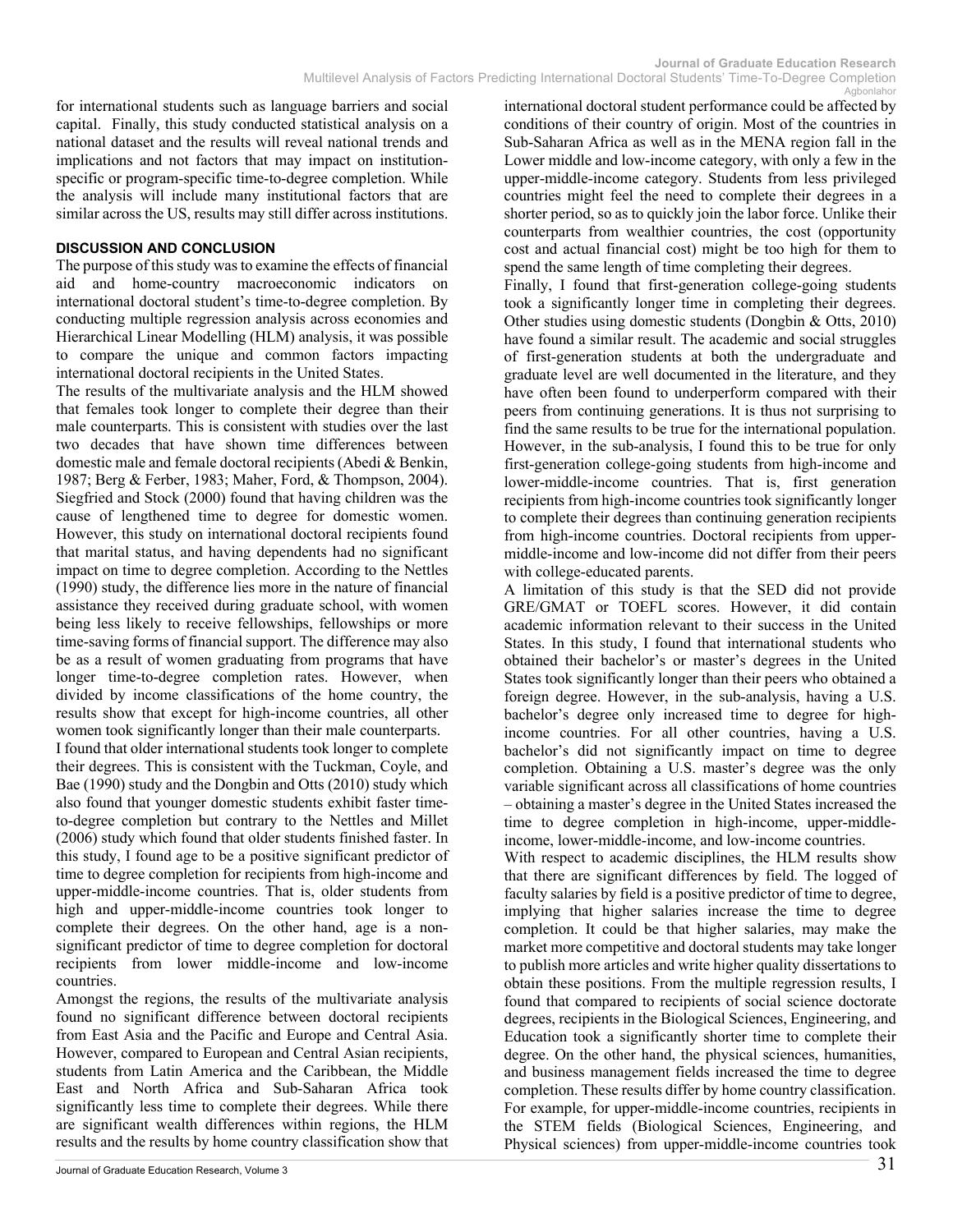significantly shorter time while recipients in the humanities took significantly longer time compared with the counterparts in the social sciences. For low-income countries, none of the fields were significantly different from the social sciences, in terms of completion time. That is, low-income recipients did not differ in time to degree regardless of the fields they graduated from.

Financial resources have consistently been shown to be an important factor affecting doctoral time to degree completion (Ampaw & Jaeger, 2010; Dongbin & Otts, 2010). Ehrenberg and Marvos (1995) found that mean time to degree completion were affected by different types of student financial support and that students using their own resources, took a longer time to complete their degrees than their supported peers. The literature has demonstrated that a research assistantship will reduce time to degree completion while a teaching assistantship prolongs time to degree completion (Abedi & Benkin, 1987; Ehrenberg & Marvos, 1995; Girves &Wemmerus, 1988).

The results of this study on international doctoral students are contrary to these findings. Although the results from the initial multivariate analysis show that teaching assistantships significantly increased the time to degree completion, when I control for institutional characteristics, and economic variables, I find that neither the teaching assistantship nor research assistantship significantly impacts on time to degree completion. What matters for international doctoral student time to degree completion is foreign government assistance and full tuition remissions. For international doctoral recipients, foreign aid and full tuition remissions significantly reduce time to degree completion. Foreign aid is the only financial variable to reduce time to degree in all economies. In the sub-analysis, full tuition remission reduces time to degree completion only amongst high-income country recipients. That is, students who received full tuition remissions in upper-middle-income countries, for example, did not necessarily experience significantly shorter time than their peers from other uppermiddle-income countries but experienced a significantly shorter time to completion than their peers from other economies.

It is interesting that research assistantships do not significantly reduce time to degree completion for international doctoral recipients. Most of the research on time to degree have found research assistantship to reduce time to degree primarily through its effect on socialization within the department (Girves & Wemmerus, 1988). Generally, doctoral students may not always be effectively socialized into their academic and professional careers (Austin, 2009; Bieber & Worley, 2006). However, international doctoral students may even be less socialized than their domestic counterparts. Some studies (Eley, Wellington, Pitts, & Biggs, 2012; Weidman et al., 2001) have stated that many faculty members find it difficult to deal with the cultural differences that arise in interactions with international students and rather focus on academic matters instead of professional socialization. As a result, some international students rely more exclusively on their peers for assistance with problems of adapting to US academic life and culture (Eley, Wellington, Pitts, & Biggs, 2012; Ku, Lahman, Yeh, & Cheng, 2008; Weidman et al., 2001).

The difference in the results for the different types of funding compared to domestic students show that from the international students' point of view, even a "fully-funded" Ph.D. can still be very expensive, especially due to the hidden costs that most U.S. doctoral programs entail. Foreign government aid is usually "free money" given to their citizens, covering and exceeding most of their expenses with no responsibility for teaching or research.. Students receiving full tuition remissions and foreign aid (that likely cover all their expenses) differ in time to degree from those who are self-supporting likely because these forms of funding are more supportive of the needs of the international doctoral students. On the other hand, research assistantships that do not cover all the students' expenses may still leave the student struggling financially, given that international doctoral students are limited in their work options in the U.S. due to visa constraints. In addition, I find that graduate debt of less than \$20,000 to significantly increase the time to degree completion but debt of more than \$20,000 significantly reduced time to degree completion. This is consistent with the results from Dongbin & Otts (2010) study, which found that loans between \$20,001-\$50,000 and greater than \$50,000 were negatively associated with time to degree completion.

Siegfried and Stock (2000) found that economics doctoral students who were supported by combination of fellowships and assistantships completed their programs in a shorter time period than students who were supported by only fellowships. This is contrary to the findings of this study. I found that international doctoral students who had secondary support in addition to their primary source of funding took significantly longer than their counterparts with single sources of funding. For international doctoral recipients, the responsibilities of two different source of funding increased time to degree completion.

This study showed that economic factors in the host country do affect time to degree completion. Because the World Bank only provides wages and unemployment rates for high-income and very few upper middle and lower-income countries, the results of the multiple regression do not include low-income countries. From the multiple regression, the economic factors do not appear significant for time to degree completion for highincome and upper-middle-income recipients. However, in the HLM results, including GNI per capita, which has complete data for all countries in the study, and U.S. faculty salaries by field, I found both to be positive significant predictors of time to degree completion. That is, recipients from wealthier countries took significantly more time to complete their degrees. This is in line with the Human Capital Theory. Recipients with lower financial costs and opportunity costs can afford to take longer to complete their degrees than their counterparts from poorer economies with higher opportunity cost and financial implications due to more costly exchange rate differences. Recipients in fields with higher salaries also took significantly longer to complete their degree. That is, higher expected benefits, may motivate students to increase their research productivity, and remain longer in their doctoral programs to obtain better job opportunities after graduation.

The results presented a comprehensive look at financial aid sources and their effects on time to doctoral degree completion for international recipients. Although the importance of research assistantships has been identified in previous studies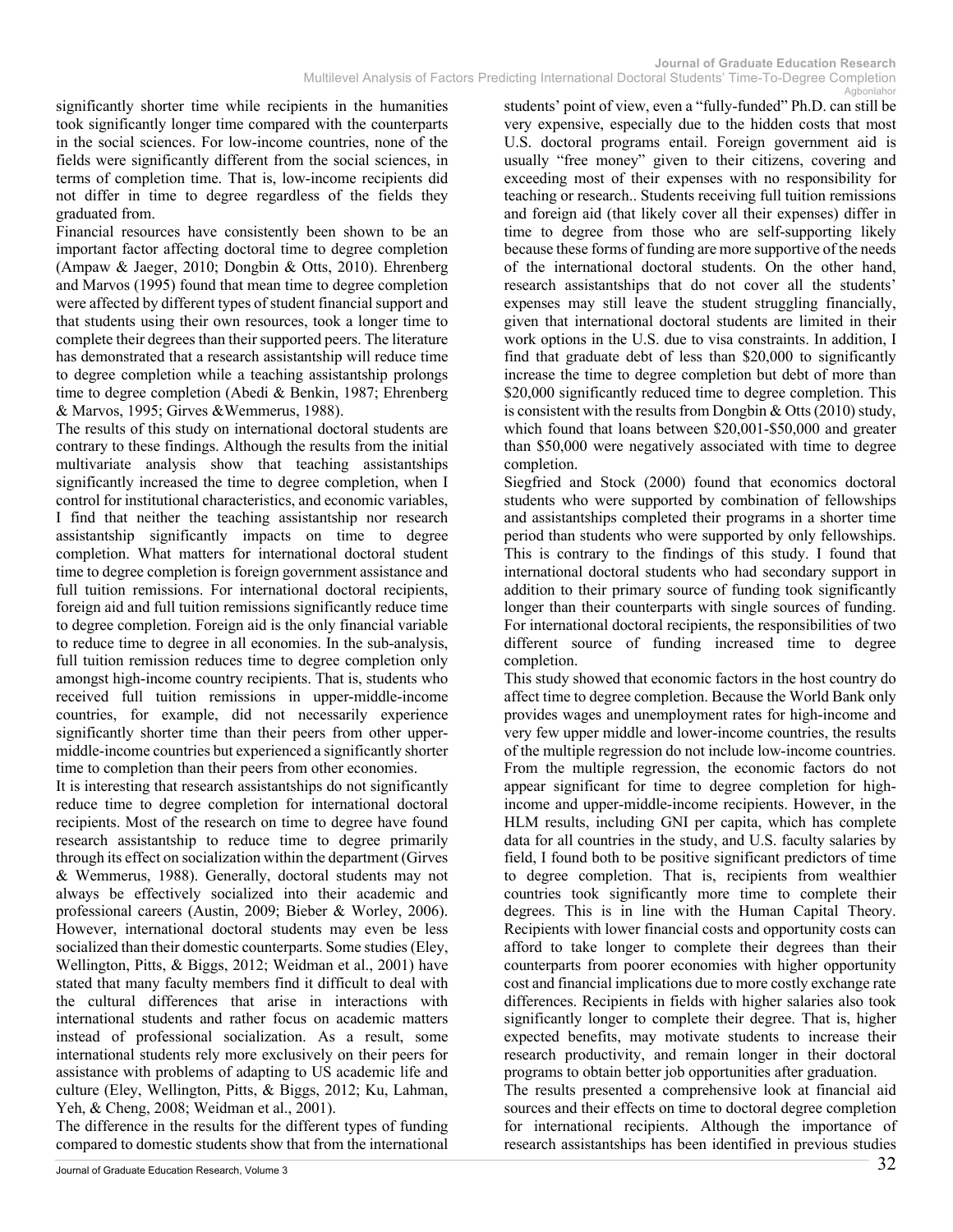Multilevel Analysis of Factors Predicting International Doctoral Students' Time-To-Degree Completion Agbonlahor

on domestic students (Abedi & Benkin, 1987; Ehrenberg & Marvos, 1995; Girves &Wemmerus,1988), the results of the study have highlighted the role of foreign aid in reducing time to degree for international doctoral recipients. Data for the study shows that while 47% of the students were supported by research assistantships, only about 5% received foreign aid. Foreign aid reduces time to degree compared to other sources because it usually does not come with any responsibilities for teaching and research. While teaching and research are invaluable components of graduate school training and are used by most institutions and doctoral programs to balance the training needs of the students with the instructional needs of the department, international students may still struggle because even a fully funded assistantship may still be very expensive due to uncovered additional and sometimes intrinsic costs. Tuition remissions were also found to significantly reduce time to degree completion while fellowships and assistantships had non-significant effects on time to degree completion.

#### **IMPLICATIONS FOR FUTURE RESEARCH**

This investigation provides several important implications and directions for future research. The major limitation of the study was the exclusion of several important variables that were not contained in the SED dataset. The study is missing important variables such as TOEFL/GRE/GMAT and GPA scores and Language barriers, which often pose difficulties to those with a foreign first language, especially at the dissertation writing stage. In addition, this study only includes completers. Future research should employ the study's theoretical framework in examining how these issues impact on retention across the three stages of doctoral education: transition, development, and research. Future research should also examine how race and ethnicity and other interaction terms within the regions and economies examined in this study impact on time to degree completion. For example, the analysis should consider if White students from high-income countries like Canada differ from Black students from Canada. Finally, longitudinal data that tracks a sample of international doctoral recipients both in the United States and when they return home should be developed. This will provide a richer and deeper analysis of their transitions, career development, and life outcomes.

#### **REFERENCES**

- Abedi, J., & Benkin, E. (1987). The effects of student's academic, financial and demographic variables on time to the doctorate. *Research In Higher Education, 27*(1), 3-14.
- Agbonlahor, O., & Ampaw, F. (2021). Understanding country differences: Predicting the effect of financial and labor market conditions on international doctoral recipients first labor market destination. *Journal of International Students, 11*(2), 459–483. doi:https://doi.org/10.32674/jis.v11i2.1420
- Agbonlahor, O., Mendez, S. L., & Bingham, A. (2021). Examining post-graduation career plans of international doctoral students in the United States. *Journal of Education and Practice, 12*(20), 19-30. doi:doi: 10.7176/JEP/12-20-03
- Ampaw, F., & Jaeger, A. (2012). Completing the 3 Stages of doctoral education: An event history analysis. *Research In Higher Education, 53*(6), 640-660.
- Berg, H. M., & Ferber, M. A. (1983). Men and women graduate students: Who succeeds and why? *The Journal of Higher Education, 54*(6), 629-648.
- Bista, K., & Foster, C. (2011). Issues of international student retention in American higher education. *The International Journal of Research And Review, 7*(2), 1-10.
- Bowen, J. A., & Foley, C. J. (2002). The impact of SEVIS on the U.S. admissions office. *International Educator, 11*(4), 31-33.
- Bowen, W. G., & Rudenstine, N. L. (1992). *In Pursuit of the Ph.D.* Princeton, NJ: Princeton University Press.
- Dongbin, K., & Otts, C. (2010). The effect of loans on time-todegree: Differences by race/ethnicity. field of study, and institutional characteristics. *The Journal of Higher Education, 81*(1), 1-32.
- Ehrenberg, R. G., & Marvos, P. G. (1995). Do doctoral students' financial support patterns affect their time-to-degree and completion probabilities? *The Journal Of Human Resources, 3*, 581-609.
- Ehrenberg, R. G., Jakubson, G. H., Groen, J. A., So, E., & Price, J. (2007). Inside the black box of doctoral education: What program characteristics influence doctoral students' attrition and graduation probabilities? *Educational Evaluation and Policy Analysis, 29*(2), 134-150.
- Ehrenberg, R., & Kasper, H. (19990). Faculty turnover at American colleges and universities: Analysis of AAUP Data. *National Bureau of Economic Research, NBER Working Paper* (3329).
- Ellis, E. M. (2001). The impact of race and gender on graduate school socialization, satisfaction with the doctoral study, and commitment to degree completion. *The Western Journal of Black Studies*, *25*(1), 30-45.
- Ferrer de Valero, Y. (2001). Departmental factors affecting time-to-degree and completion rates of doctoral students at one land-grant research institution. *The Journal of Higher Education, 72*(3), 341-367.
- Gardner, S. K. (2009). Conceptualizing success in doctoral education: Perspectives of faculty in seven disciplines. *The Review of Higher Education, 32*(3), 383-406.
- Gillingham, L., Seneca, J. J., & Taussig, M. K. (1991). The determinants of progress to the doctoral degree. *Research In Higher Education, 32*(4), 449-468.
- Girves, J. E., & Wemmerus, V. (1988). Developing models of graduate student degree progress. *The Journal of Higher Education, 59*(2), 163-189.
- Golde, C. M. (2005). The role of the department and discipline in doctoral student attrition: Lessons from four departments. *The Journal of Higher Education, 76*(6), 669-700.
- Institute of International Education. (2017). International Student Enrollment Trends 1948/49-206/17. *Open Doors Report on International Educational Exchange*.
- Ku, H.-Y., Lahman, M. K., Yeh, H.-T., & Cheng, Y.-C. (2008). Into the academy: preparing and mentoring international doctoral students. *Education Technology Research Development, 56*, 365-377.
- Kwai, C. K. (2010). Model of international student persistence: Factors influencing retention of international undergraduate students at two public statewide four year systems. *Proquest Dissertations and Thesis*. Retrieved from